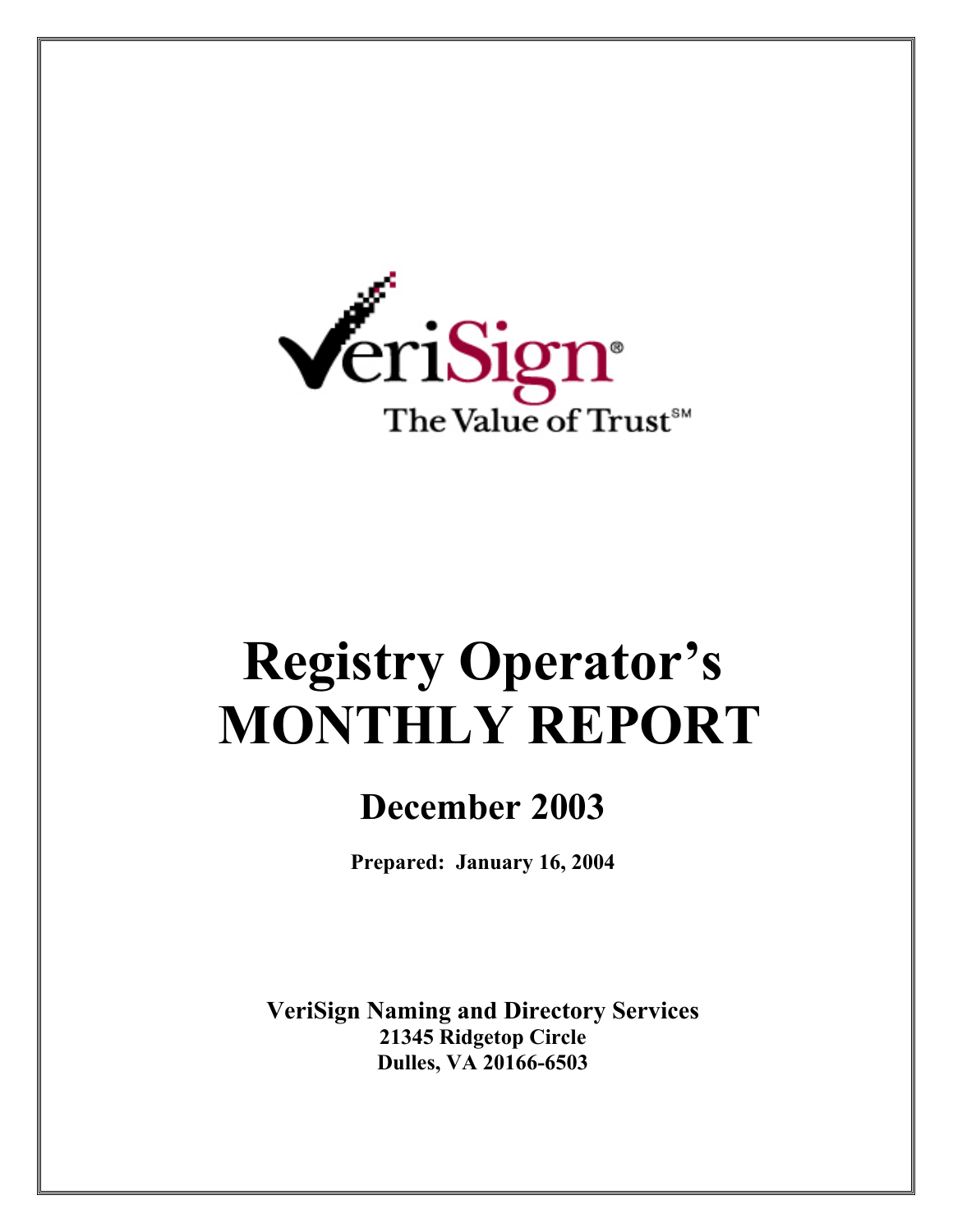#### **VeriSign Registry Operator's Monthly Report December 2003**

As required by the ICANN/VeriSign Registry Agreements (Section 8 for .com; Section 3.15 for .net), this report provides an overview of VeriSign Registry activity through the end of the reporting month. The information is primarily presented in table and chart format with text explanations as deemed necessary. The information is provided in the order as listed in *Appendix T* of the Registry Agreements. Pursuant to the agreements, "...items 5 - 12 shall be kept confidential by ICANN until three months after the end of the month to which the report relates.".

Information is organized as follows:

| 1.             |                                                                                     |  |
|----------------|-------------------------------------------------------------------------------------|--|
|                |                                                                                     |  |
| 2.             |                                                                                     |  |
|                | Table 2 - Service Level Agreement Performance - December 20033                      |  |
| 3 <sub>1</sub> |                                                                                     |  |
|                |                                                                                     |  |
| 4.             |                                                                                     |  |
|                |                                                                                     |  |
| 5.             |                                                                                     |  |
| 6.             |                                                                                     |  |
| 7.             |                                                                                     |  |
| 8.             |                                                                                     |  |
|                |                                                                                     |  |
| 9.             |                                                                                     |  |
|                | Table 6 – Total Monthly Domain Name Transaction Trend by Category (millions)6       |  |
|                | Table 7-Total Monthly Name Server Transactions by Category (millions)               |  |
| 10.            |                                                                                     |  |
|                | Table 9 – Total Monthly Name Server Write Transactions by Subcategory (millions  8) |  |
| 11.            |                                                                                     |  |
|                |                                                                                     |  |
| 12.            |                                                                                     |  |
| 13.            |                                                                                     |  |
| 14.            |                                                                                     |  |
| 15.            |                                                                                     |  |
| 16.            |                                                                                     |  |
|                |                                                                                     |  |
|                |                                                                                     |  |
|                |                                                                                     |  |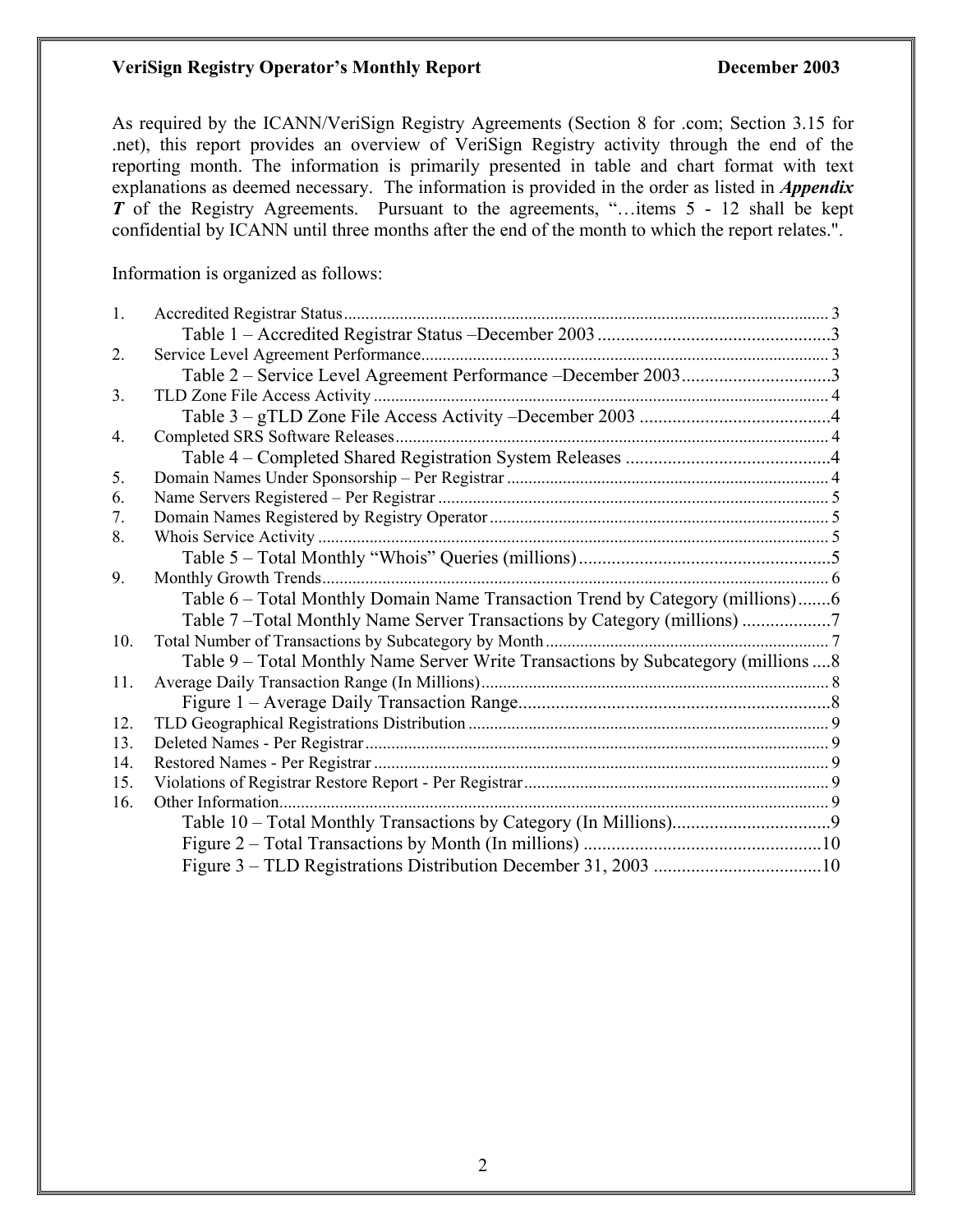## **1. Accredited Registrar Status**

**Table 1** displays the current number and status of the ICANN accredited registrars. The registrars are grouped into three categories:

- 1. **Operational Registrars:** Those who have authorized access into the Shared Registration System (SRS) for processing domain name registrations.
- 2. **Registrars In The Ramp-Up Period:** Those who have received a password to access the Registry operational test and evaluation (OT&E) environment. The OT&E environment is provided to allow registrars to develop and test their systems with the SRS.
- 3. **Registrars In The Pre-Ramp-Up Period:** Those who have been sent a welcome letter from the VeriSign Registry but have not yet executed the Registry Confidentiality Agreement and/or have not yet submitted a completed Registrar Information Sheet. In most cases registrars are sent welcome letters via overnight express mail on the same day accreditation notification is received from ICANN.

| <b>Status</b>                    | # of Registrars<br><b>Current</b> |
|----------------------------------|-----------------------------------|
| <b>Operational Registrars</b>    | 156                               |
| Registrars In Ramp-Up Period     | 29                                |
| Registrars In Pre-Ramp-Up Period | 21                                |
| <b>Total</b>                     | 206                               |

#### **Table 1 – Accredited Registrar Status –December 2003**

## **2. Service Level Agreement Performance**

**Table 2** compares Service Level Agreement (SLA) Requirements with Actual Performance for the reporting month. As required by the ICANN/VeriSign Registry Agreements (Section 21 for .com; Section 3.3 for .net), the VeriSign Registry is committed to provide service levels as specified in Appendix D of the agreements and to comply with the requirements of the SLA in Appendix E of the agreements. The SLA is incorporated into the VeriSign Registry Registrar Agreement that is executed with all operational registrars. **Note:** *The SLA permits two 12-hour windows per year to perform major upgrades.* 

#### **Table 2 – Service Level Agreement Performance –December 2003**

| <b>Metric</b>        | <b>SLA Requirement</b> | <b>Actual Performance</b> |
|----------------------|------------------------|---------------------------|
| Total outage         | 8 hours                | 2 hours 22 minutes        |
| Unplanned outage     | 4 hours                | 0 hours 00 minutes        |
| Check domain average | 3 seconds              | .01 seconds               |
| Add domain average   | 5 seconds              | .02 seconds               |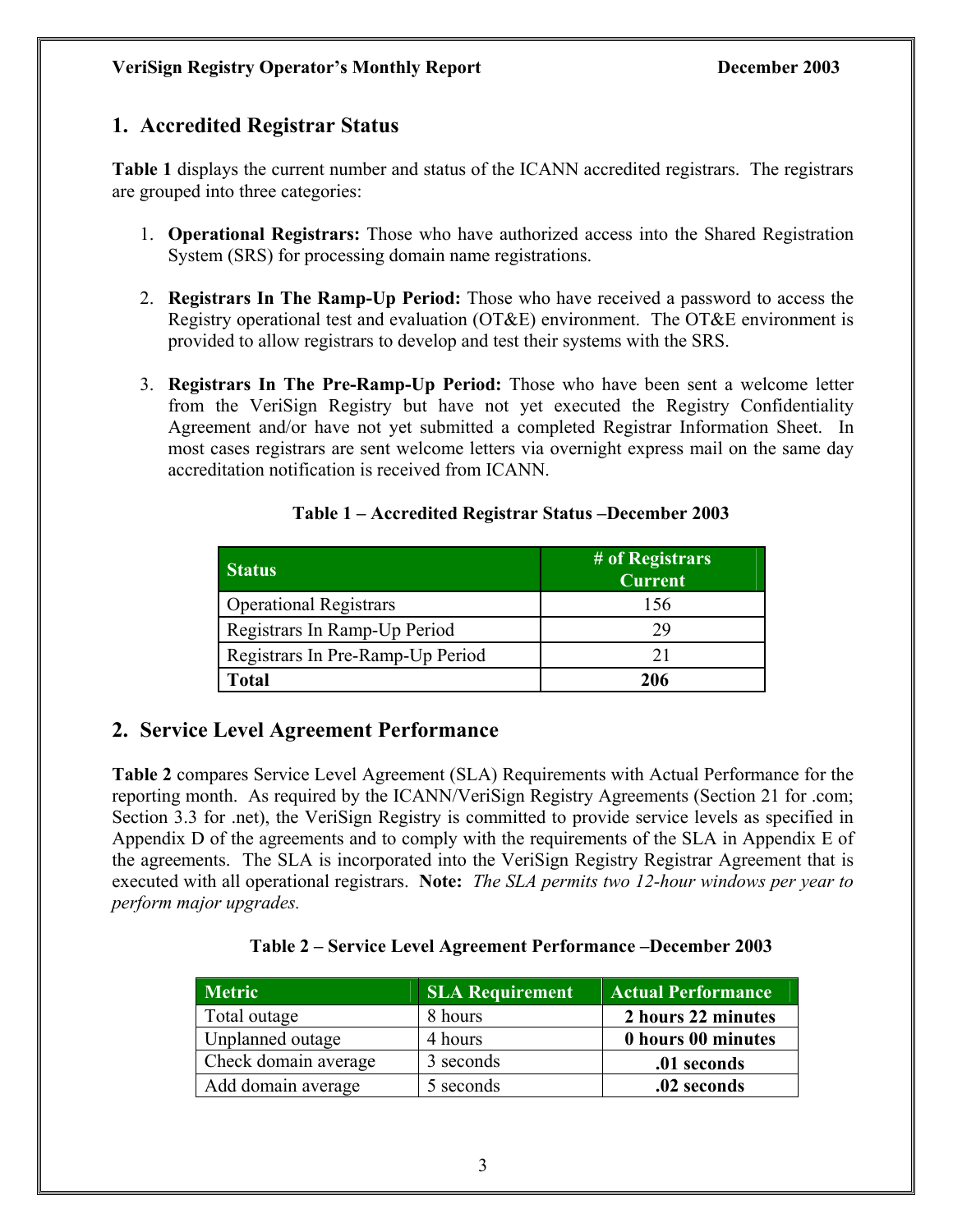# **3. TLD Zone File Access Activity**

**Table 3** summarizes the zone file access activity for the current reporting month. As required by the ICANN/VeriSign Registry Agreements (Section 21 for .com; Section 3.9 for .net), the VeriSign Registry provides third parties bulk access to the zone files for the .com and .net TLDs.

#### **Table 3 – gTLD Zone File Access Activity –December 2003**

| Zone file access passwords previous month               | -963       |
|---------------------------------------------------------|------------|
| New zone file access passwords                          |            |
| Total zone file access approvals end of reporting month | <b>980</b> |

#### **4. Completed SRS Software Releases**

**Table 4** shows significant releases that have occurred since January 2002, as well as other relevant information. The VeriSign Registry Shared Registration System (SRS) is continually being improved to better meet the needs of accredited registrars.

| <b>Release Name</b>   | <b>Features</b>                                                                                                                                                                                                 | <b>Target Date</b> | <b>Complete</b><br><b>Date</b> |
|-----------------------|-----------------------------------------------------------------------------------------------------------------------------------------------------------------------------------------------------------------|--------------------|--------------------------------|
| Core Release<br>5.1   | Add ability to Restore a domain;<br>Sync expiration dates; addition of 3<br>new statuses – redemption period,<br>pending restore, and pending<br>delete; modifications to the<br>CSR/Registrar tools and Whois. | 25 Jan 2003        | 25 Jan 2003                    |
| Core Release<br>5.2   | IDN TC/SC variant blocking, RGP<br>monthly reports, org name server<br>registrations, miscellaneous bug<br>fixes.                                                                                               | 26 April 2003      | 26 April 2003                  |
| Core Release<br>5.2.1 | Chinese IDN variants                                                                                                                                                                                            | 17 May 2003        | 17 May 2003                    |
| Core Release<br>5.3   | <b>IDN</b> Punycode migration, <b>IDN</b><br>language tags, prohibited Unicode<br>points                                                                                                                        |                    | 13 Dec 2003                    |
| Core Release<br>5.4   | Cleanup of legacy .org domain<br>names. Only allow Punycode-<br>encoded IDNs. New Language<br>tables added and language tags will<br>be required. TWNIC table is being<br>replaced with CDNC table.             | 30 April 2004      |                                |

#### **Table 4 – Completed Shared Registration System Releases**

# **5. Domain Names Under Sponsorship – Per Registrar**

This data will be provided under separate cover.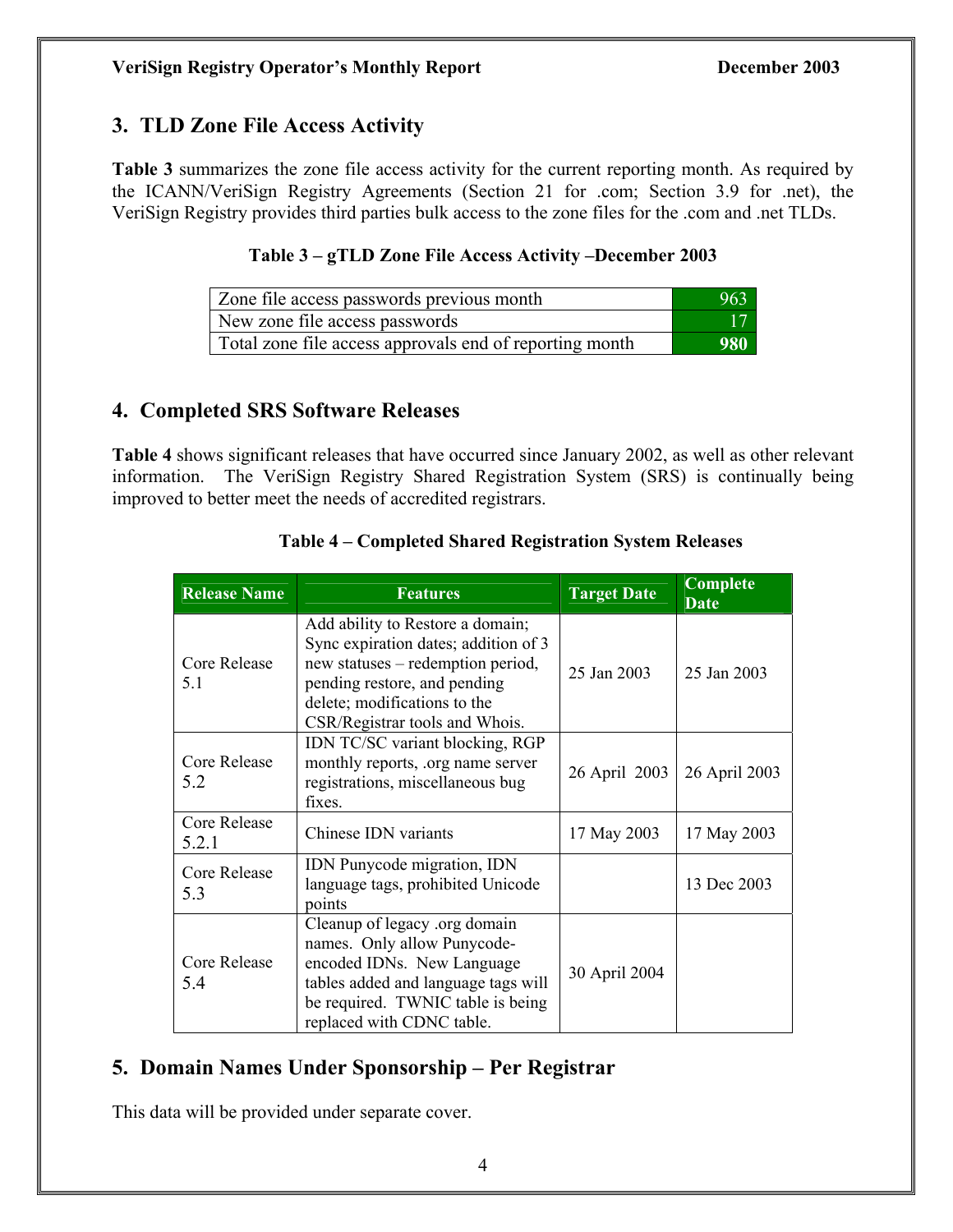#### **6. Name Servers Registered – Per Registrar**

This data will be provided under separate cover.

#### **7. Domain Names Registered by Registry Operator**

Per the requirements of the .com registry agreement Section 24.B and the .net registry agreements Section 3.6.2, as of 30 June 2002, the following names should be in Appendix X:

> THE-VERISIGN-COM-NET-REGISTRY.COM THE-VERISIGN-COM-NET-REGISTRY.NET THE-VERISIGN-REGISTRY.COM THE-VERISIGN-REGISTRY.NET THEVERISIGNREGISTRY.COM THEVERISIGNREGISTRY.NET VCNR.COM VCNR.NET VERISIGN-COM-NET-REGISTRY.COM VERISIGN-COM-NET-REGISTRY.NET VERISIGNCNR.COM VERISIGNCNR.NET VRSN-CNR.COM VRSN-CNR.NET VRSN-COM-NET-REGISTRY.COM VRSN-COM-NET-REGISTRY.NET VRSNCNR.COM VRSNCNR.NET VRSNCOMNETREGISTRY.COM VRSNCOMNETREGISTRY.NET

#### **8. Whois Service Activity**

#### **Table 5 – Total Monthly "Whois" Queries (millions**)

|               | <b>Total Queries</b> | Peak | Avg  |
|---------------|----------------------|------|------|
| Dec-02        | 753.0                | 34.3 | 24.3 |
| $Jan-03$      | 790.2                | 37.1 | 25.5 |
| <b>Feb-03</b> | 732.0                | 38.4 | 26.1 |
| $Mar-03$      | 784.4                | 34.7 | 25.3 |
| Apr- $03$     | 786.7                | 31.2 | 26.2 |
| $May-03$      | 1,040.7              | 45.6 | 33.6 |
| $Jun-03$      | 1,166.9              | 64.3 | 38.9 |
| $Jul-03$      | $\overline{1,110.5}$ | 58.1 | 35.8 |
| Aug- $03$     | 886.9                | 44.1 | 28.6 |
| $Sep-03$      | 892.4                | 33.9 | 29.7 |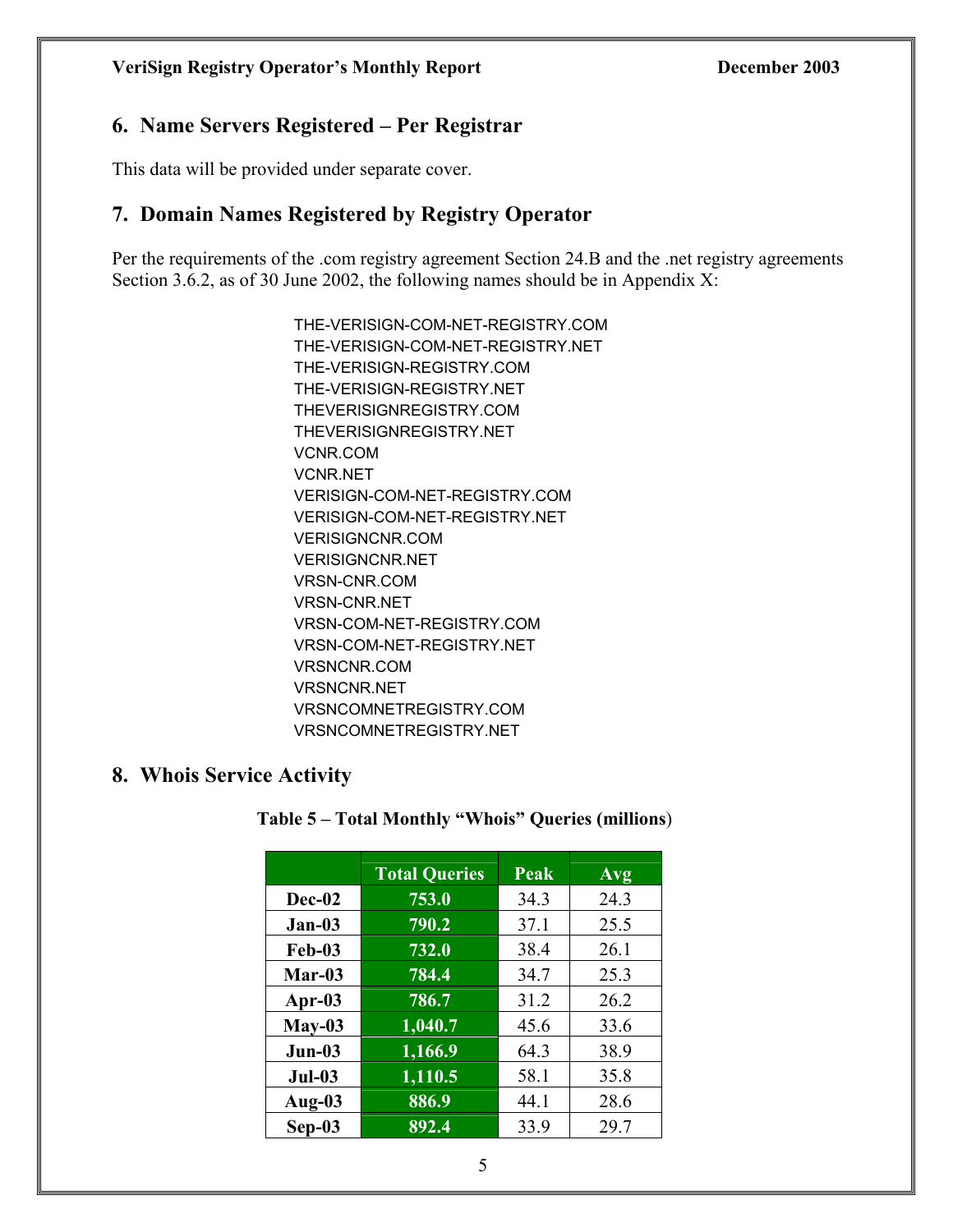|          | <b>Total Queries</b> | Peak | Avg  |
|----------|----------------------|------|------|
| $Oct-03$ | 1,084.5              | 481  | 35.0 |
| $Nov-03$ | 1,009.4              | 43.7 | 33.6 |
| Dec-03   | 1,124.2              | 44 9 | 363  |

# **9. Monthly Growth Trends**

**There are** six reported categories of monthly transactions executed by all registrars via the Registry Registrar Protocol (RRP) with the Shared Registration System (SRS):

- 1. **Write Domain**  This category includes the following transactions: adding a new domain, deleting a domain, modifying a domain name record, renewing a domain, auto-renew, transferring a domain, sync domain and restore a domain.
- 2. **Query Domain** This category includes the following transactions: query a domain and query a domain transfer status.
- 3. **Check Domain** This category includes the following transaction: check a domain.
- 4. **Write Server** This category includes the following transactions: add name server, modify name server and delete name server.
- 5. **Query Server** This category includes the following transaction: query name server.
- 6. **Check Server**  This category includes the following transaction: check name server.

**Table 6** shows the number of domain name transactions for each of these categories.

**Table 7** shows the number of name server transactions for each of these categories.

|               | <b>Total</b> | Write   | $\frac{0}{0}$ | <b>Query</b> | $\frac{6}{6}$ | <b>Check</b> | $\frac{0}{0}$ |
|---------------|--------------|---------|---------------|--------------|---------------|--------------|---------------|
| Dec-02        | 5,184.0      | 4,614.3 | 89.0%         | 37.3         | 0.7%          | 532.4        | 10.3%         |
| $Jan-03$      | 5,238.7      | 4,687.7 | 89.5%         | 45.8         | $0.9\%$       | 505.2        | 9.6%          |
| <b>Feb-03</b> | 4,430.2      | 4,079.9 | 92.1%         | 40.5         | 0.9%          | 309.8        | $7.0\%$       |
| Mar-03        | 4,034.1      | 3,481.7 | 86.3%         | 40.6         | 1.0%          | 511.8        | 12.7%         |
| Apr- $03$     | 2,291.7      | 1,755.5 | 76.6%         | 46.8         | $2.0\%$       | 489.5        | 21.4%         |
| $May-03$      | 1,921.6      | 1,436.1 | 74.7%         | 45.6         | 2.4%          | 439.9        | 22.9%         |
| $Jun-03$      | 2,273.2      | 1,794.7 | 79.0%         | 49.7         | 2.2%          | 428.8        | 18.9%         |
| $Jul-03$      | 2,601.3      | 2,177.6 | 83.7%         | 43.2         | 1.7%          | 380.5        | 14.6%         |
| Aug- $03$     | 1,325.0      | 856.0   | 64.6%         | 44.4         | 3.3%          | 424.6        | 32.0%         |
| $Sep-03$      | 1,343.7      | 933.3   | 69.5%         | 43.1         | $3.2\%$       | 367.2        | 27.3%         |
| <b>Oct-03</b> | 1,580.5      | 1,095.0 | 69.3%         | 44.7         | 2.8%          | 440.9        | 27.9%         |
| <b>Nov-03</b> | 1,570.2      | 1,095.1 | 69.7%         | 44.0         | 2.8%          | 431.1        | 27.5%         |
| Dec-03        | 1,725.7      | 1,218.1 | 70.6%         | 46.5         | 2.7%          | 461.1        | 26.7%         |

# **Table 6 – Total Monthly Domain Name Transaction Trend by Category (millions)**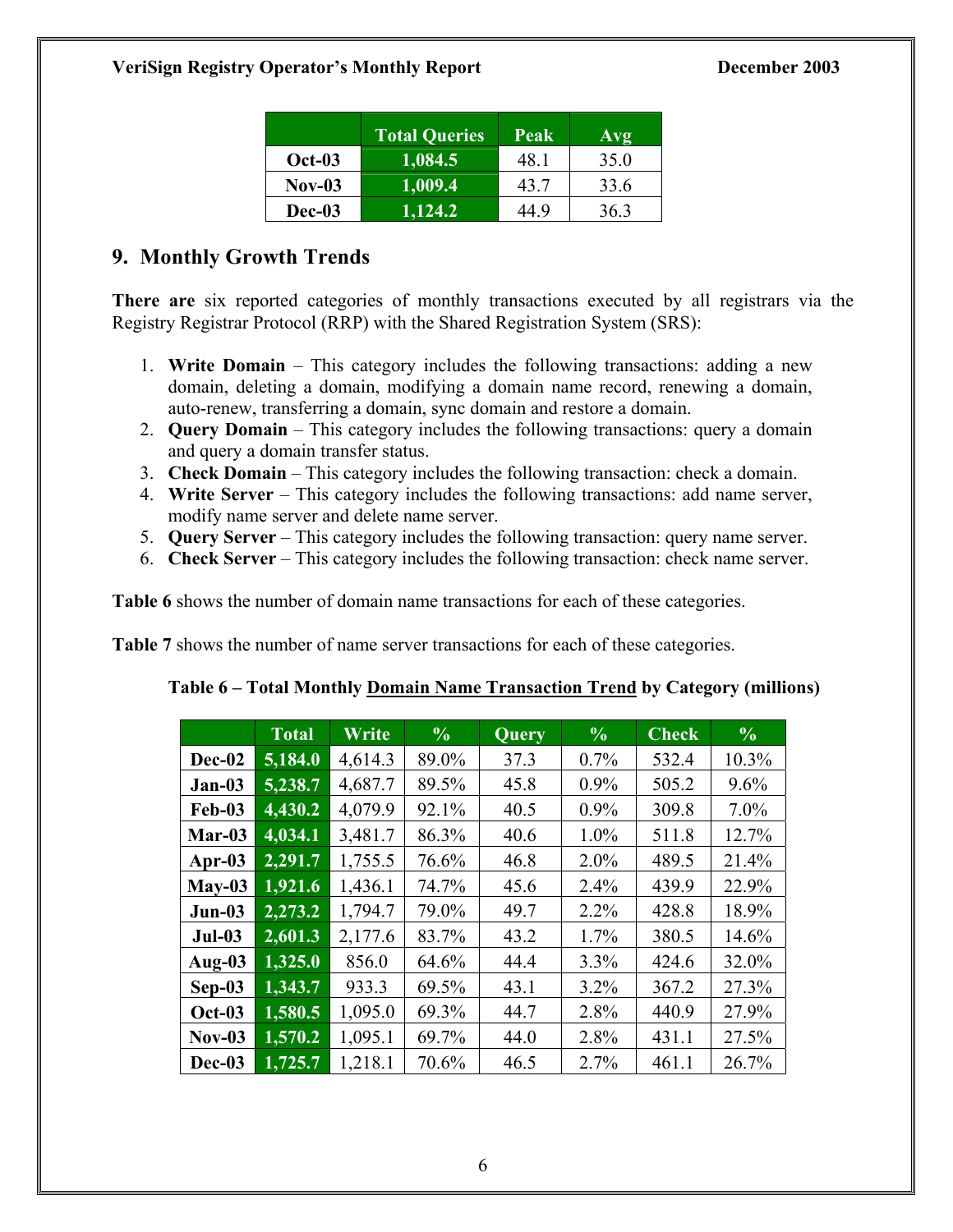|               | <b>Total</b> | Write | $\frac{0}{0}$ | Query | $\frac{0}{0}$ | $\overline{\mathbf{Check}}$ | $\frac{6}{6}$ |
|---------------|--------------|-------|---------------|-------|---------------|-----------------------------|---------------|
| Dec-02        | 18.5         | 0.17  | $0.9\%$       | 12.0  | 65.0%         | 6.3                         | 34.0%         |
| $Jan-03$      | 26.0         | 0.22  | $0.9\%$       | 13.9  | 53.5%         | 11.8                        | 45.6%         |
| <b>Feb-03</b> | 23.6         | 0.32  | 1.3%          | 13.1  | 55.7%         | 10.1                        | 43.0%         |
| $Mar-03$      | 25.8         | 0.40  | 1.5%          | 13.6  | 52.7%         | 11.8                        | 45.8%         |
| Apr- $03$     | 23.1         | 0.42  | 1.8%          | 9.8   | 42.7%         | 12.8                        | 55.5%         |
| $May-03$      | 15.9         | 0.33  | 2.1%          | 4.1   | 25.7%         | 11.5                        | 72.2%         |
| $Jun-03$      | 16.0         | 0.33  | 2.1%          | 4.1   | 25.7%         | 11.5                        | 72.2%         |
| $Jul-03$      | 14.6         | 0.36  | 4.2%          | 4.1   | 27.9%         | 10.2                        | 69.7%         |
| Aug-03        | 14.2         | 0.32  | 2.2%          | 4.4   | 30.6%         | 9.6                         | 67.1%         |
| Sep-03        | 15.4         | 0.22  | 1.4%          | 4.9   | 31.5%         | 10.3                        | 67.0%         |
| <b>Oct-03</b> | 15.1         | 0.36  | 2.4%          | 4.1   | 27.3%         | 10.6                        | 70.3%         |
| $Nov-03$      | 17.3         | 0.47  | 2.7%          | 4.0   | 22.9%         | 12.8                        | 74.4%         |
| Dec-03        | 16.9         | 0.49  | 2.9%          | 3.7   | 21.8%         | 12.7                        | 75.3%         |

 **Table 7 –Total Monthly Name Server Transactions by Category (millions)** 

## **10. Total Number of Transactions by Subcategory by Month**

**Table 8** shows the number of domain name 'write' transactions in subcategories as described in Subsections 9.1. The "Sync", "Restore" and "No RGP Report" columns depict ACTUAL numbers where all other categories are shown in millions. Table 9 shows the number of name server "write" transactions by subcategory.

| Table 8 – Total Monthly Domain Name Write Transactions by Subcategory (millions) |  |  |
|----------------------------------------------------------------------------------|--|--|
|                                                                                  |  |  |

|               |              |            | <b>In Millions</b> |               |              |              |             |                |                   |
|---------------|--------------|------------|--------------------|---------------|--------------|--------------|-------------|----------------|-------------------|
|               | <b>Total</b> | <b>Add</b> | <b>Delete</b>      | <b>Modify</b> | <b>Renew</b> | <b>Trans</b> | <b>Sync</b> | <b>Restore</b> | No RGP<br>Report* |
| Dec-02        | 4,614.3      | 4,606.9    | 0.9                | 5.2           | 0.7          | 0.7          | n/a         | n/a            |                   |
| $Jan-03$      | 4,687.7      | 4,678.5    | 0.9                | 6.5           | 0.9          | 1.1          | 12          | 35             |                   |
| <b>Feb-03</b> | 4,079.9      | 4,070.2    | 0.7                | 7.2           | 0.7          | 1.0          | 130         | 1,669          |                   |
| Mar-03        | 3,481.7      | 3,471.3    | 0.9                | 7.6           | 0.8          | 1.0          | 24          | 3,074          |                   |
| Apr- $03$     | 1,755.5      | 1,745.7    | 1.4                | 6.7           | 0.8          | 0.9          | 103         | 2,876          |                   |
| $May-03$      | 1,436.1      | 1,426.6    | 1.1                | 6.6           | 0.8          | 0.0          | 92          | 2,961          |                   |
| $Jun-03$      | 1,794.7      | 1,784.7    | 0.9                | 7.3           | 0.7          | 1.0          | 105         | 3,408          |                   |
| $Jul-03$      | 2,177.6      | 2,167.8    | 0.8                | 7.0           | 0.7          | 1.3          | 54          | 3,520          | 125               |
| Aug- $03$     | 856.0        | 846.5      | 0.9                | 6.9           | 0.7          | 1.0          | 91          | 3,327          | 92                |
| $Sep-03$      | 933.3        | 923.1      | 0.8                | 7.5           | 0.7          | 1.2          | 58          | 3,366          | 123               |
| <b>Oct-03</b> | 1,095.0      | 1,084.5    | 0.8                | 6.9           | 0.8          | 2.1          | 132         | 3,194          | 15                |
| $Nov-03$      | 1,095.1      | 1,085.2    | 0.9                | 6.5           | 0.7          | 1.7          | 130         | 2,681          | 81                |
| Dec-03        | 1,218.1      | 1,208.3    | 0.9                | 6.6           | 0.8          | 1.4          | 168         | 3,028          | 16                |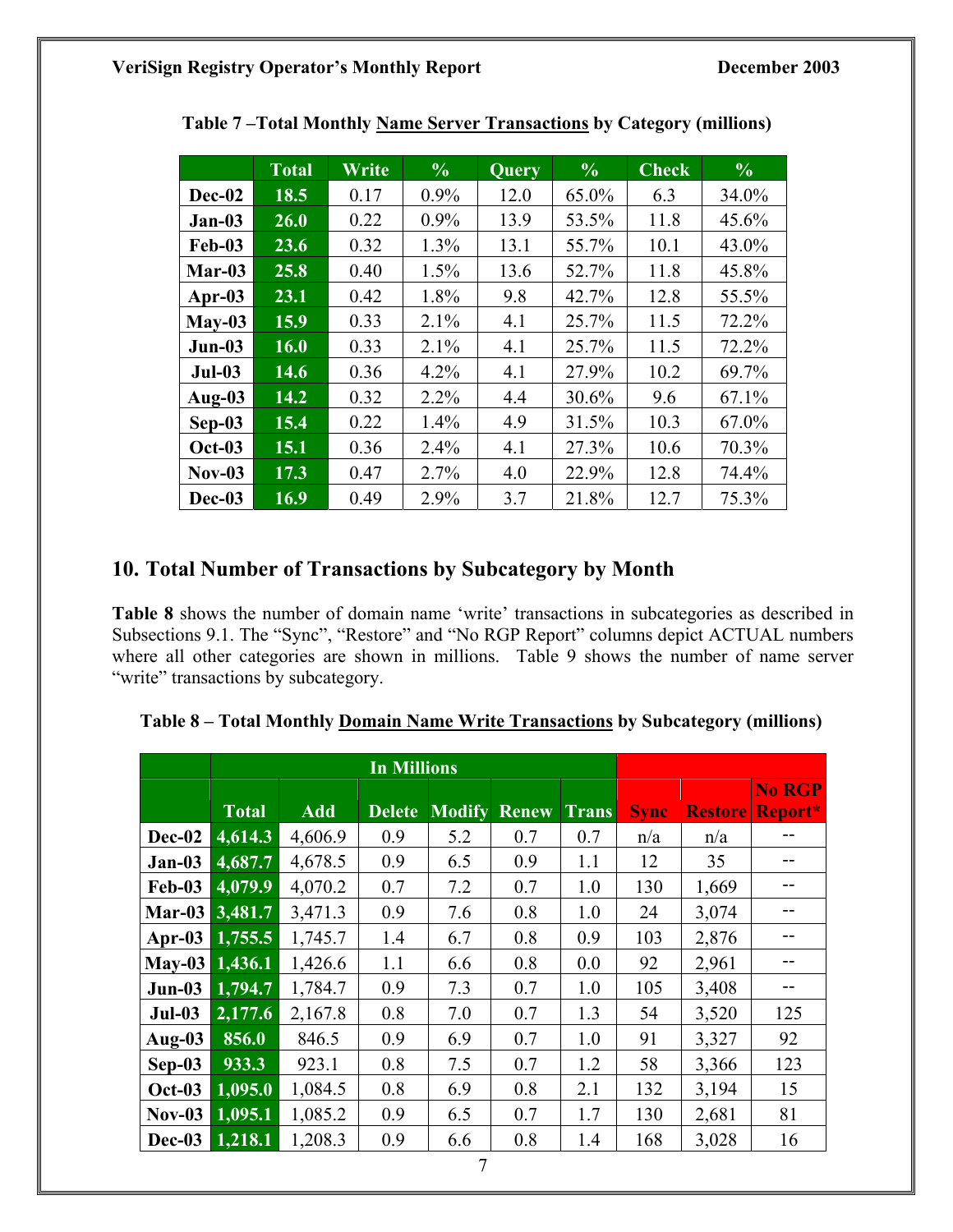#### **VeriSign Registry Operator's Monthly Report December 2003**

(NOTE\*: The number in the "No RGP Report" column is calculated by taking the difference between the number of restore commands and the number of restore reports received in the month. This number may vary slightly from the actual number of restores for which no report was received for a given month because of timing between when the restore command was issued and when the report was received.

|               | <b>Total</b> | <b>Add</b> | <b>Delete</b> | <b>Modify</b> |
|---------------|--------------|------------|---------------|---------------|
| Dec-02        | 0.17         | 0.11       | 0.03          | 0.03          |
| $Jan-03$      | 0.22         | 0.16       | 0.03          | 0.03          |
| $Feb-03$      | 0.32         | 0.26       | 0.02          | 0.04          |
| $Mar-03$      | 0.40         | 0.34       | 0.03          | 0.03          |
| Apr-03        | 0.42         | 0.35       | 0.03          | 0.03          |
| $May-03$      | 0.33         | 0.27       | 0.03          | 0.03          |
| $Jun-03$      | 0.33         | 0.27       | 0.03          | 0.03          |
| $Jul-03$      | 0.36         | 0.29       | 0.03          | 0.04          |
| Aug-03        | 0.32         | 0.26       | 0.03          | 0.04          |
| $Sep-03$      | 0.22         | 0.15       | 0.03          | 0.04          |
| <b>Oct-03</b> | 0.36         | 0.30       | 0.02          | 0.04          |
| $Nov-03$      | 0.47         | 0.37       | 0.03          | 0.07          |
| Dec-03        | 0.49         | 0.41       | 0.04          | 0.04          |

#### **Table 9 – Total Monthly Name Server Write Transactions by Subcategory (millions**

#### **11. Average Daily Transaction Range (In Millions)**



#### **Figure 1 – Average Daily Transaction Range**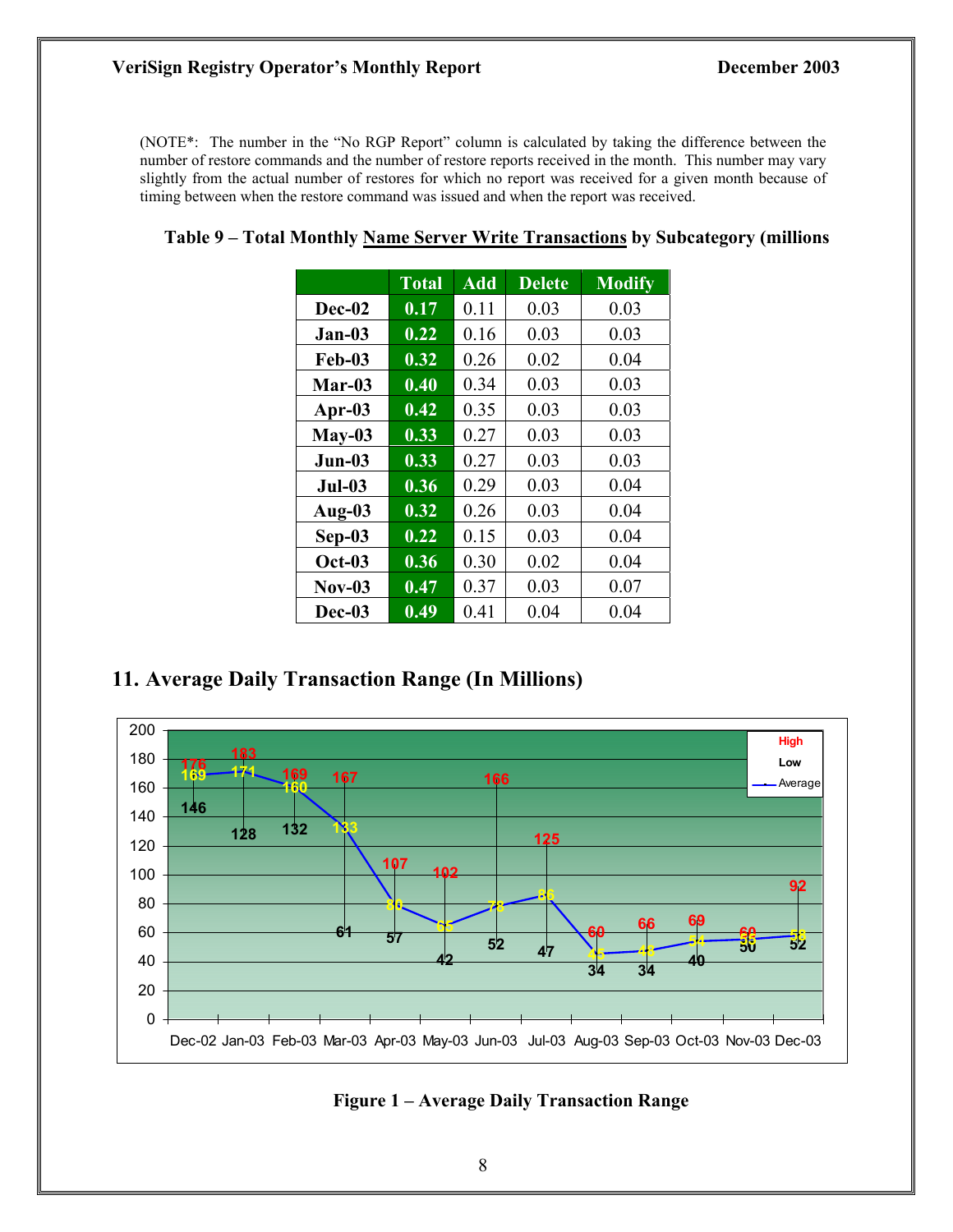# **12. TLD Geographical Registrations Distribution**

The VeriSign Registry does not have registrant contact information.

## **13. Deleted Names - Per Registrar**

This data will be provided under separate cover.

## **14. Restored Names - Per Registrar**

This data will be provided under separate cover.

# **15.Violations of Registrar Restore Report - Per Registrar**

This data is available through FTP site.

# **16. Other Information**

The following information in **Table 10** shows the trend of total monthly transactions (domain names and name servers) for the .com and .net and TLDs.

|               | <b>Total</b> | Write   | $\frac{6}{6}$ | <b>Query</b> | $\frac{0}{0}$ | <b>Check</b> | $\frac{0}{0}$ |
|---------------|--------------|---------|---------------|--------------|---------------|--------------|---------------|
| Dec-02        | 5,202.5      | 4,614.5 | 88.7%         | 49.3         | $0.9\%$       | 538.7        | 10.4%         |
| $Jan-03$      | 5,264.7      | 4,688.0 | 89.0%         | 59.7         | 1.1%          | 517.0        | 9.8%          |
| <b>Feb-03</b> | 4,453.8      | 4,080.2 | 91.6%         | 53.7         | 1.2%          | 319.9        | $7.2\%$       |
| Mar-03        | 4,059.9      | 3,482.1 | 85.8%         | 54.2         | 1.3%          | 523.6        | 12.9%         |
| Apr- $03$     | 2,314.8      | 1,755.9 | 75.9%         | 56.6         | 2.4%          | 502.3        | 21.7%         |
| $May-03$      | 1,937.5      | 1,436.4 | 74.1%         | 49.7         | 2.6%          | 451.5        | 23.3%         |
| $Jun-03$      | 2,289.2      | 1,795.1 | 78.4%         | 53.8         | 2.3%          | 440.3        | 19.2%         |
| $Jul-03$      | 2,616.0      | 2,178.0 | 83.3%         | 47.3         | 1.8%          | 390.7        | 14.9%         |
| Aug- $03$     | 1,339.2      | 856.3   | 63.9%         | 48.7         | 3.6%          | 434.2        | 32.4%         |
| $Sep-03$      | 1,359.1      | 933.6   | 68.7%         | 48.0         | 3.5%          | 377.5        | 27.8%         |
| <b>Oct-03</b> | 1,595.6      | 1,095.4 | 68.6%         | 48.8         | 3.1%          | 451.5        | 28.3%         |
| $Nov-03$      | 1,587.5      | 1,095.6 | 69.0%         | 48.0         | $3.0\%$       | 443.9        | 28.0%         |
| Dec-03        | 1,742.5      | 1,218.6 | 69.9%         | 50.2         | 2.9%          | 473.8        | 27.2%         |

**Table 10 – Total Monthly Transactions by Category** (In Millions)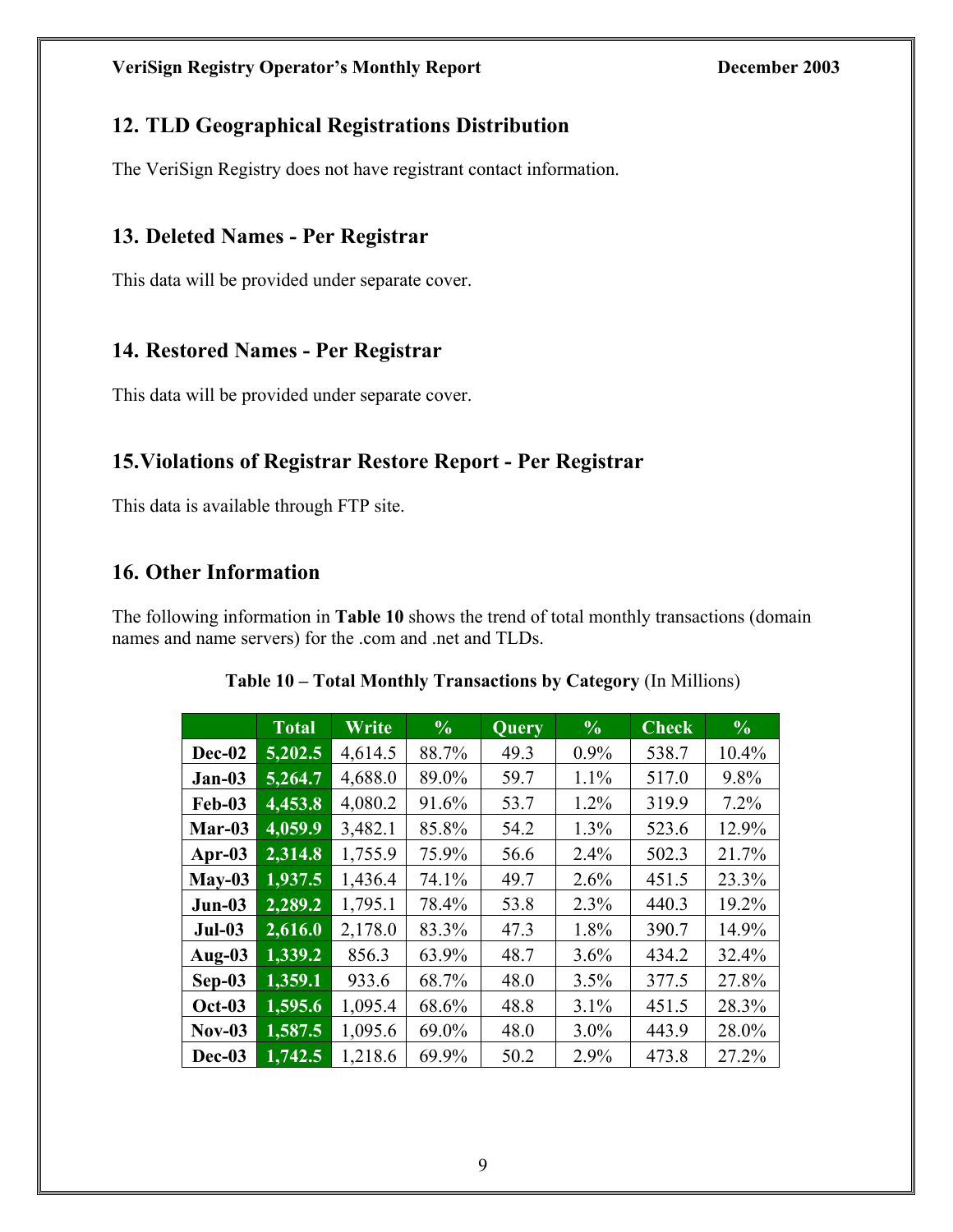#### **VeriSign Registry Operator's Monthly Report December 2003**

**Figure 2** displays the monthly growth trend in total Registry transactions (domain names and name servers) in millions for the .com and .net TLDs.



**Figure 2 – Total Transactions by Month (In millions)** 

**Figure 3** shows the percent of second-level domain names registered in each of the .com and .net gTLDs as of the end of the current reporting month.



 **Figure 3 – TLD Registrations Distribution December 31, 2003**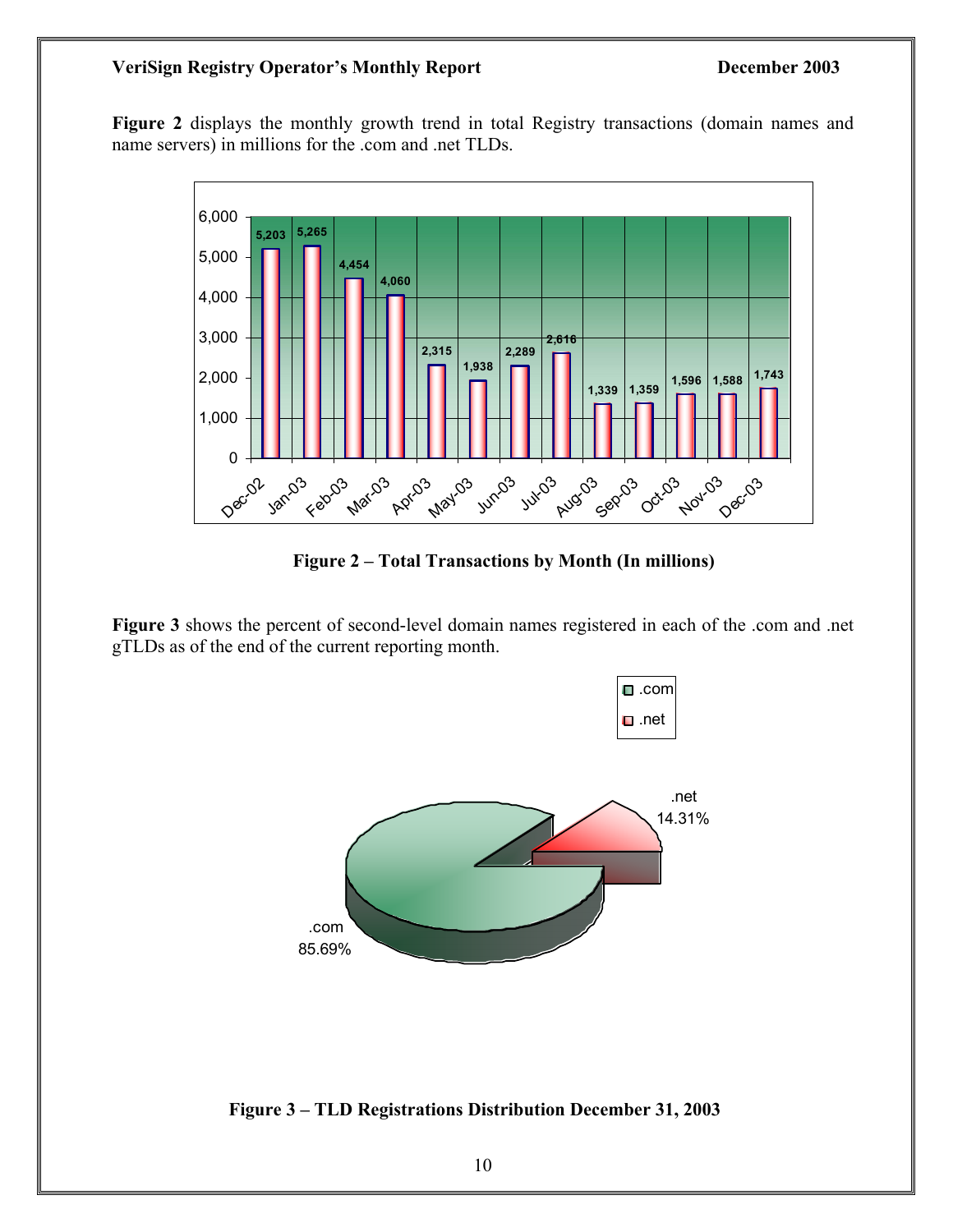

# **COM**netregistry

The following information is provided as required by the ICANN/VeriSign Registry Agreements (.com, Section 8; and .net , Section 3.15; and requirements 5, 6, 13 and 14 in Appendix T for both agreements). As stated in Appendix T, the following information "shall be kept confidential by ICANN until three months after the end of the month to which the report relates."

| Total REGISTRATIONS in the VeriSign Registry Database and NAME SERVER<br><b>COUNT as of December, 2003</b> |            |            |              | December 2003<br><b>GROSS DELETES</b> | December 2003<br><b>RESTORES</b> |                      |                  |                 |                         |                          |
|------------------------------------------------------------------------------------------------------------|------------|------------|--------------|---------------------------------------|----------------------------------|----------------------|------------------|-----------------|-------------------------|--------------------------|
|                                                                                                            |            |            | <b>Total</b> | <b>Name</b>                           |                                  |                      |                  |                 |                         |                          |
| <b>REGISTRAR</b>                                                                                           | <b>COM</b> | <b>NET</b> | <b>Names</b> | <b>Servers</b>                        | <b>COM</b>                       | <b>NET</b>           | <b>Total</b>     | <b>COM</b>      | <b>NET</b>              | <b>Total</b>             |
| ! \$ ! Bid It Win It, Inc.                                                                                 | 270        | 34         | 304          | $\Omega$                              | 23                               | $\mathbf 0$          | 23               | $\Omega$        | 0                       | $\mathbf 0$              |
| 007Names, Inc.                                                                                             | 2,562      | 352        | 2,914        | 91                                    | $\overline{25}$                  | $\overline{7}$       | 32               | $\overline{2}$  | $\overline{\mathbf{o}}$ | $\boldsymbol{2}$         |
| 1 Accredited Registrar                                                                                     | 2,886      | 538        | 3,424        | 32                                    | $\Omega$                         | $\mathbf 0$          | $\mathbf{0}$     | $\Omega$        | $\overline{0}$          | $\mathbf 0$              |
| 1 Domain Names International, Inc. d/b/a 1dni.com                                                          | 4,432      | 665        | 5,097        | 141                                   | 20                               | $\overline{7}$       | 27               | $\overline{2}$  | $\mathbf{1}$            | 3                        |
| 1 eNameCo.                                                                                                 | 13,981     | 2,603      | 16,584       | 645                                   | 174                              | 36                   | $\overline{210}$ | 4               | $\overline{2}$          | $\overline{\mathbf{6}}$  |
| 123 Easy Domain Names dba Signature Domains                                                                | 15,545     | 5,506      | 21,051       | 440                                   | 189                              | 74                   | 263              |                 | $\overline{0}$          | $\overline{1}$           |
| 123 Registration, Inc.                                                                                     | 4,924      | 882        | 5,806        | 140                                   | 43                               | 13                   | 56               | $\overline{0}$  | $\overline{\mathsf{o}}$ | $\overline{\bullet}$     |
| 1stDomain.net, division of G+D International LLC                                                           | 8,621      | 2,006      | 10,627       | 1,371                                 | 190                              | $\overline{51}$      | 241              | $\overline{0}$  | $\overline{0}$          | $\mathbf 0$              |
| A Technology Company, Inc. d/b/a namesystem.com                                                            | 6,238      | 1,075      | 7,313        | 218                                   | 20                               | $\mathbf{3}$         | 23               | $\Omega$        | $\overline{0}$          | $\overline{\bullet}$     |
| AAAQ.COM, Inc.                                                                                             | 44,577     | 6,921      | 51,498       | 1,671                                 | 17                               | 3                    | 20               | $\overline{2}$  | $\pmb{0}$               | $\mathbf{2}$             |
| Abacus America, Inc. dba Names4Ever                                                                        | 147,213    | 24,032     | 171,245      | 5,611                                 | 2,832                            | 505                  | 3,337            | $\overline{21}$ | $\overline{1}$          | $\overline{22}$          |
| ABR Products, Inc. dba Nitin Networks                                                                      | 5,689      | 995        | 6,684        | 158                                   | 32                               | 4                    | 36               | $\overline{0}$  | $\overline{\mathsf{o}}$ | $\mathbf 0$              |
| <b>Active ISP ASA</b>                                                                                      | 52,693     | 10,016     | 62,709       | 308                                   | 737                              | 193                  | 930              | $\overline{10}$ | $\overline{3}$          | $\overline{13}$          |
| <b>Address Creation</b>                                                                                    | 10,686     | 1,387      | 12,073       | 412                                   | 95                               | $\overline{23}$      | 118              | $\Omega$        | $\overline{0}$          | $\overline{\bullet}$     |
| Advantage Interactive Ltd                                                                                  | 231        | 27         | 258          | 4                                     | $\Omega$                         | $\mathbf 0$          | $\mathbf 0$      | $\Omega$        | $\overline{\mathsf{o}}$ | $\mathbf 0$              |
| Alices Registry, Inc.                                                                                      | 1,515      | 229        | 1,744        | 19                                    | 31                               | $\overline{2}$       | 33               | $\overline{0}$  | $\overline{\mathsf{o}}$ | $\mathbf 0$              |
| All West Communications, Inc. d/b/a AW Registry                                                            | 21,617     | 3,512      | 25,129       | 1,654                                 | 539                              | $\overline{97}$      | 636              | $\Omega$        | $\overline{0}$          | $\mathbf 0$              |
| Alldomains.com Inc.                                                                                        | 95,329     | 14,088     | 109,417      | 3,883                                 | 932                              | 201                  | 1,133            | 9               | $\overline{3}$          | 12                       |
| AllGlobalNames S.A.                                                                                        | 3,935      | 854        | 4,789        | 107                                   | 10                               | $\overline{7}$       | $\overline{17}$  | $\overline{0}$  | $\overline{0}$          | $\overline{\bullet}$     |
| America Online, Inc. dba AOL and/or CompuServe-AOL                                                         | 5,189      | 1,672      | 6,861        | $\overline{78}$                       | $\Omega$                         | $\mathbf 0$          | 0                | $\Omega$        | $\overline{0}$          | $\overline{\mathbf{0}}$  |
| Annulet, Inc.                                                                                              |            |            |              | $\Omega$                              | $\Omega$                         | $\overline{\bullet}$ | 0                | $\Omega$        | $\overline{0}$          | $\overline{\bullet}$     |
| Arsys Internet, S.L. d/b/a NICLINE.COM                                                                     | 58,521     | 8,474      | 66,995       | 607                                   | 312                              | 57                   | 369              |                 | $\overline{\mathsf{o}}$ | $\overline{\phantom{a}}$ |
| Ascio Technologies, Inc.                                                                                   | 130,106    | 30,557     | 160,663      | 1,585                                 | $\overline{317}$                 | $\overline{96}$      | 413              | $\overline{2}$  | $\overline{\mathsf{o}}$ | $\overline{\mathbf{c}}$  |
| <b>AtCom Technology LLC</b>                                                                                | 11,205     | 1,987      | 13,192       | 658                                   | $\mathfrak{p}$                   | $\mathbf 0$          | $\overline{2}$   | $\Omega$        | $\overline{\mathsf{o}}$ | $\mathbf 0$              |
| AusRegistry Group Pty. Ltd.                                                                                | 1,357      | 189        | 1,546        | $\overline{0}$                        | $\overline{31}$                  | $\mathbf 0$          | 31               | 11              | $\pmb{0}$               | $\mathbf{1}$             |
| <b>BB Online UK Ltd</b>                                                                                    | 11,319     | 2,077      | 13,396       | 355                                   | 173                              | 30                   | $\overline{203}$ | $\overline{0}$  | $\overline{1}$          | $\overline{\phantom{a}}$ |
| Best Registration Services, Inc.                                                                           | 1,935      | 301        | 2,236        | $\overline{72}$                       | $\Omega$                         | $\mathbf 0$          | 0                | $\overline{0}$  | $\overline{0}$          | $\mathbf 0$              |
| Bizcn.com, Inc.                                                                                            | 44,640     | 10,361     | 55,001       | 557                                   | $\overline{56}$                  | $\infty$             | 64               | $\overline{0}$  | $\overline{0}$          | $\overline{\bullet}$     |
| Blue Razor Domains, Inc.                                                                                   | 3,732      | 575        | 4,307        | 83                                    | $\overline{6}$                   | $\overline{3}$       | $\boldsymbol{9}$ | $\overline{0}$  | $\overline{0}$          | $\overline{\bullet}$     |
| Blueberry Hill Comm., Inc. dba 4Domains.com                                                                | 15,651     | 1,659      | 17,310       | 316                                   | 168                              | 23                   | 191              | $\mathbf{1}$    | $\overline{1}$          | $\overline{\mathbf{2}}$  |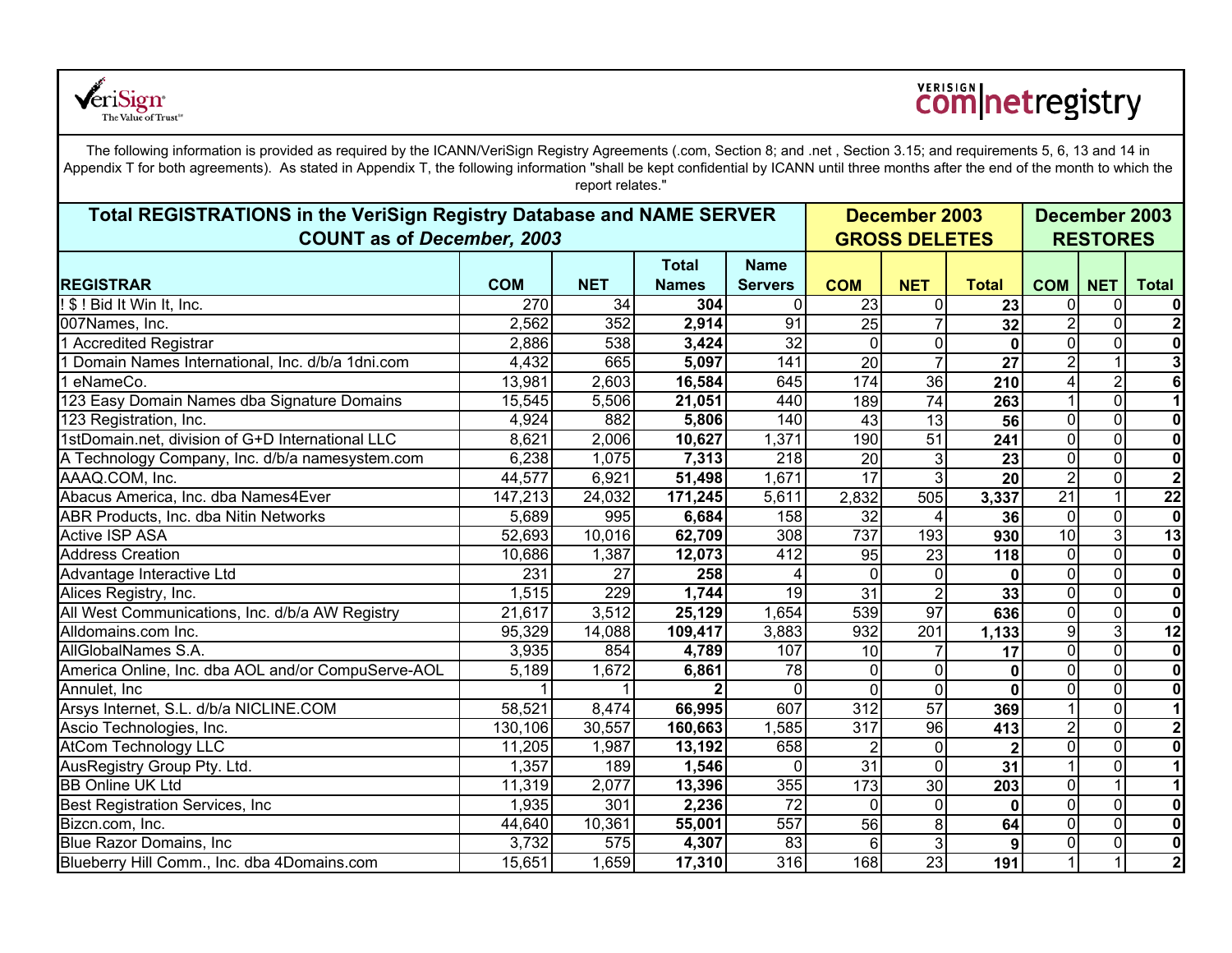The following information is provided as required by the ICANN/VeriSign Registry Agreements (.com, Section 8; and .net , Section 3.15; and requirements 5, 6, 13 and 14 in Appendix T for both agreements). As stated in Appendix T, the following information "shall be kept confidential by ICANN until three months after the end of the month to which the report relates."

| Total REGISTRATIONS in the VeriSign Registry Database and NAME SERVER |            |                 |              |                  |                  |                 | December 2003        |                 |                |                         |
|-----------------------------------------------------------------------|------------|-----------------|--------------|------------------|------------------|-----------------|----------------------|-----------------|----------------|-------------------------|
| <b>COUNT as of December, 2003</b>                                     |            |                 |              |                  |                  |                 | <b>GROSS DELETES</b> |                 |                |                         |
|                                                                       |            |                 | <b>Total</b> | <b>Name</b>      |                  |                 |                      |                 |                |                         |
| <b>REGISTRAR</b>                                                      | <b>COM</b> | <b>NET</b>      | <b>Names</b> | <b>Servers</b>   | <b>COM</b>       | <b>NET</b>      | <b>Total</b>         | <b>COM</b>      | <b>NET</b>     | <b>Total</b>            |
| <b>BookMyName SAS</b>                                                 | 27,519     | 5,022           | 32,541       | 531              | 454              | 68              | 522                  | $\Omega$        | $\Omega$       |                         |
| BulkRegister, LLC.                                                    | 989,558    | 147,018         | 1,136,576    | 34,650           | 16,121           | 3,050           | 19,171               | $\overline{43}$ | $\overline{2}$ | 45                      |
| <b>CADiware AG</b>                                                    | 239        | 62              | 301          |                  | $\Omega$         | $\Omega$        |                      | 0               | $\overline{0}$ |                         |
| Capital Networks Pty LTD                                              | 36,645     | 4,952           | 41,597       | 2,593            | 734              | 109             | 843                  |                 | $\overline{0}$ |                         |
| CAT, Inc. d/b/a Namezero.com                                          | 11,369     | 1,959           | 13,328       | $\overline{128}$ |                  | $\overline{0}$  |                      | 0               | $\overline{0}$ | 0                       |
| Catalog.com, Inc.                                                     | 30,832     | 3,676           | 34,508       | 339              | 552              | 81              | 633                  |                 | $\overline{0}$ | $\overline{7}$          |
| Central Registrar, Inc. d/b/a DomainMonger.Com                        | 9,935      | 1,611           | 11,546       |                  | $\Omega$         | $\mathbf 0$     | $\mathbf{0}$         | $\Omega$        | $\overline{0}$ | $\overline{\mathbf{0}}$ |
| <b>CommuniGal Communications Ltd</b>                                  | 13,410     | 2,555           | 15,965       | 415              | $\overline{28}$  | 5               | 33                   | $\Omega$        | $\overline{0}$ | $\mathbf{0}$            |
| Computer Services Langenbach GmbH dba joker.com                       | 369,655    | 84,521          | 454,176      | 16,300           | 6,695            | 1,638           | 8,333                | $\overline{22}$ | $\overline{2}$ | $\overline{24}$         |
| ComputerDataNetworks dba shop4domain/netonedomains                    | 1,492      | 270             | 1,762        | $\overline{38}$  | $\overline{18}$  | 5 <sup>5</sup>  | 23                   |                 | $\Omega$       |                         |
| <b>CORE Internet Council of Registrars</b>                            | 267,113    | 60,190          | 327,303      | 13,264           | 3,593            | 797             | 4,390                | 156             | 25             | 181                     |
| Corporate Domains, Inc.                                               | 3,251      | 1,021           | 4,272        | 133              | $\overline{24}$  | 4               | 28                   | 0               | $\overline{0}$ | 0                       |
| Cronon AG Berlin, Niederlassung Regensburg                            | 68,710     | 24,026          | 92,736       | 2,252            | 435              | 178             | 613                  | 0               | $\overline{0}$ | $\overline{\mathbf{0}}$ |
| Cydentity, Inc. d/b/a Cypack.com-Core                                 | 4,696      | 987             | 5,683        | 135              | 6                | $\mathbf 0$     | 6                    | $\Omega$        | $\overline{0}$ | $\overline{\mathbf{0}}$ |
| Deutsche Telekom AG                                                   | 26,347     | 6,877           | 33,224       | 586              | 95               | $\overline{37}$ | $\overline{132}$     | $\Omega$        | $\overline{0}$ | $\overline{\mathbf{0}}$ |
| Direct Information Pvt. Ltd., dba Directl.com                         | 79,934     | 12,222          | 92,156       | 6,740            | 1,488            | 183             | 1,671                | $\overline{12}$ | $\overline{5}$ | $\overline{17}$         |
| Dodora Unified Communications, Inc.                                   | 8,002      | 1,347           | 9,349        | 1,499            | 15               | 10              | 25                   | 0               | $\overline{0}$ | $\bf{0}$                |
| Domain Bank, Inc.                                                     | 142,061    | 21,096          | 163,157      | 3,088            | 2,779            | 440             | 3,219                | 54              | $\overline{7}$ | 61                      |
| Domain Monkeys, LLC                                                   | 1,293      | 171             | 1,464        |                  | $\Omega$         | $\overline{0}$  | 0                    | 0               | $\overline{0}$ | $\bf{0}$                |
| <b>Domain Registration Services</b>                                   | 27,333     | 3,783           | 31,116       | 2,033            | 557              | 90              | 647                  | 12              | 1              | 13                      |
| Domain The Net Technologies (2)                                       | 1,712      | 239             | 1,951        | $\overline{2}$   | 16               |                 | 17                   | 0               | $\overline{0}$ | $\mathbf 0$             |
| Domain The Net Technologies Ltd.                                      | 924        | $\overline{85}$ | 1,009        | 26               |                  | $\mathbf 0$     |                      | 0               | $\overline{0}$ | $\mathbf 0$             |
| DomainDiscover                                                        | 385,351    | 77,059          | 462,410      | 8,736            | 4,608            | 857             | 5,465                |                 | $\overline{0}$ |                         |
| Domainducks, Inc. d/b/a Personalnames.com                             | 1,320      | 258             | 1,578        | 0                | $\Omega$         | $\mathbf 0$     | 0                    | $\overline{0}$  | $\overline{0}$ | $\mathbf 0$             |
| Domaininfo AB d/b/a domaininfo.com                                    | 22,667     | 5,709           | 28,376       | 3,942            | 208              | 69              | 277                  |                 | $\overline{0}$ |                         |
| Domain-it, Inc.                                                       | 284        | 19              | 303          | 0                | $\Omega$         | $\mathbf 0$     |                      | 0               | $\overline{0}$ | $\bf{0}$                |
| DomainName, Inc.                                                      | 7,822      | 1,118           | 8,940        | $\overline{28}$  | 113              | $\overline{20}$ | 133                  | 0               | $\overline{0}$ | $\overline{\mathbf{0}}$ |
| DomainPeople, Inc.                                                    | 122,083    | 17,277          | 139,360      | 9,577            | 2,259            | 428             | 2,687                | 5               | $\overline{0}$ | 5                       |
| DomainProcessor.com                                                   | 1,709      | 255             | 1,964        | $\overline{36}$  | $\Omega$         | $\overline{0}$  | 0                    | 0               | $\overline{0}$ | $\overline{\mathbf{0}}$ |
| DomainRegistry.com, Inc.                                              | 9,270      | 1,311           | 10,581       | 463              | $\overline{225}$ | 35              | 260                  |                 | 3              |                         |
| DomainZoo.com, Inc.                                                   | 5,538      | 880             | 6,418        | $\overline{202}$ | $\overline{58}$  | $\mathbf{3}$    | 61                   | دن              | $\overline{1}$ |                         |
| DomReg Ltd.                                                           | 18,579     | 6               | 18,585       | $\overline{28}$  | $\overline{0}$   | $\mathbf 0$     | 0                    | 0               | $\overline{0}$ | $\overline{\mathbf{0}}$ |
| DotForce Corp. d/b/a DotForce.com                                     | 1,930      | 311             | 2,241        | $\overline{9}$   | $\overline{0}$   | $\overline{0}$  | 0                    | O               | $\overline{0}$ | $\overline{\mathbf{0}}$ |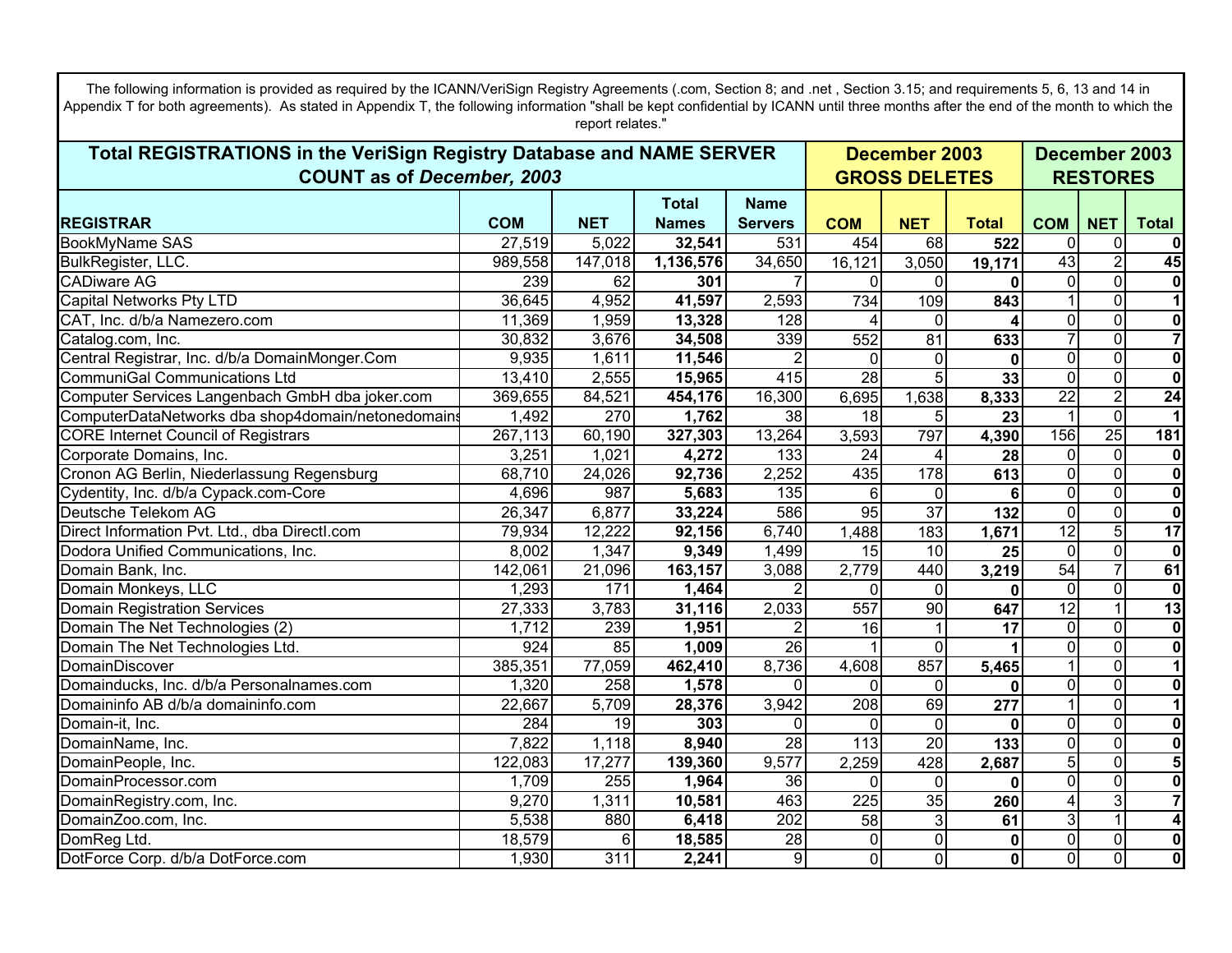The following information is provided as required by the ICANN/VeriSign Registry Agreements (.com, Section 8; and .net , Section 3.15; and requirements 5, 6, 13 and 14 in Appendix T for both agreements). As stated in Appendix T, the following information "shall be kept confidential by ICANN until three months after the end of the month to which the report relates."

| Total REGISTRATIONS in the VeriSign Registry Database and NAME SERVER |            |            |                  |                 |                 | December 2003           |                      |                         |                         | December 2003           |  |  |
|-----------------------------------------------------------------------|------------|------------|------------------|-----------------|-----------------|-------------------------|----------------------|-------------------------|-------------------------|-------------------------|--|--|
| <b>COUNT as of December, 2003</b>                                     |            |            |                  |                 |                 |                         | <b>GROSS DELETES</b> |                         |                         |                         |  |  |
|                                                                       |            |            | <b>Total</b>     | <b>Name</b>     |                 |                         |                      |                         |                         |                         |  |  |
| <b>REGISTRAR</b>                                                      | <b>COM</b> | <b>NET</b> | <b>Names</b>     | <b>Servers</b>  | <b>COM</b>      | <b>NET</b>              | <b>Total</b>         | <b>COM</b>              | <b>NET</b>              | <b>Total</b>            |  |  |
| Dotster, Inc.                                                         | 574,269    | 94,360     | 668,629          | 40,080          | 16,847          | 3,050                   | 19,897               | 23                      | $\overline{2}$          | 25                      |  |  |
| Eastern Communications Co., Ltd.                                      | 5,018      | 551        | 5,569            | 229             | 193             | 16                      | 209                  |                         |                         | $\overline{2}$          |  |  |
| easyDNS Technologies, Inc.                                            | 8,777      | 1,523      | 10,300           | 350             | $\overline{10}$ | $\mathbf{3}$            | 13                   | $\overline{0}$          | $\overline{0}$          | $\overline{\mathbf{0}}$ |  |  |
| Easyspace LTD                                                         | 119,420    | 19,983     | 139,403          | 3,004           | 1,761           | 302                     | 2,063                | 18                      | $\Omega$                | 18                      |  |  |
| EDGE Co., Ltd.                                                        | 1,130      | 321        | 1,451            | 66              | 0               | $\mathbf 0$             | 0                    | $\overline{0}$          | $\overline{0}$          | $\pmb{0}$               |  |  |
| eMarkmonitor Inc. dba Markmonitor                                     | 23,061     | 5,711      | 28,772           | 468             | 38              |                         | 39                   | $\overline{0}$          | $\overline{\mathsf{o}}$ | $\overline{\mathbf{0}}$ |  |  |
| EnCirca Inc                                                           | 2,940      | 470        | 3,410            | 40              | 50              | $6\phantom{.}$          | 56                   |                         | $\overline{0}$          | $\overline{1}$          |  |  |
| Enetregistry, Inc                                                     | 203        | 40         | $\overline{243}$ | $\overline{25}$ | 5               | $\mathbf 0$             |                      | $\overline{0}$          | $\overline{\mathsf{o}}$ | $\overline{\mathbf{0}}$ |  |  |
| eNom, Inc.                                                            | 1,948,358  | 292,565    | 2,240,923        | 90,693          | 26,778          | 4,568                   | 31,346               | 80                      | $\overline{1}$          | 81                      |  |  |
| <b>EPAG Enter-Price Multimedia AG</b>                                 | 33,135     | 13,774     | 46,909           | 432             | 430             | $\overline{246}$        | 676                  | $6\phantom{.}$          | $\overline{0}$          | $\overline{6}$          |  |  |
| Esoftwiz, Inc.                                                        | 890        | 94         | 984              | $\Omega$        | $\overline{25}$ |                         | 26                   | $\overline{0}$          | $\overline{\mathsf{o}}$ | $\overline{\mathbf{0}}$ |  |  |
| Fabulous.com Pty Ltd.                                                 | 133,494    | 2,847      | 136,341          | 265             | 2,547           | $\overline{19}$         | 2,566                | $\overline{0}$          | $\overline{0}$          | $\overline{\mathbf{0}}$ |  |  |
| Fiducia LLC, Latvijas Parstavnieciba                                  | 459        |            | 459              | 0               | 0               |                         | 0                    | $\Omega$                | $\overline{0}$          | $\overline{\mathbf{0}}$ |  |  |
| Firstserver, Inc.                                                     | 3,467      | 520        | 3,987            | 103             | $\Omega$        | $\mathbf 0$             | $\mathbf{0}$         | $\Omega$                | $\overline{0}$          | $\overline{\mathbf{0}}$ |  |  |
| Future Media Network K.K.                                             | 1,015      | 177        | 1,192            | $\overline{5}$  | $\overline{0}$  | $\overline{\mathsf{o}}$ | $\Omega$             | $\overline{0}$          | $\overline{0}$          | $\overline{\mathbf{0}}$ |  |  |
| Gabia, Inc.                                                           | 111,253    | 33,267     | 144,520          | 14,734          | 3,276           | 1,039                   | 4,315                | $\overline{9}$          | $\overline{3}$          | $\overline{12}$         |  |  |
| <b>GANDI</b>                                                          | 282,240    | 67,281     | 349,521          | 26,228          | 5,056           | 1,121                   | 6,177                | $\overline{\mathsf{o}}$ | $\overline{0}$          | $\overline{\mathbf{0}}$ |  |  |
| GKG.Net, Inc.                                                         | 93,561     | 16,974     | 110,535          | 7,088           | 1,907           | 291                     | 2,198                | 34                      | $\overline{1}$          | 35                      |  |  |
| Global Media Online, Inc                                              | 180,469    | 39,280     | 219,749          | 28,386          | 3,255           | 783                     | 4,038                | 25                      | 8                       | 33                      |  |  |
| Globedom Datenkommunikations GmbH                                     | 5,106      | 1,496      | 6,602            | 551             | $\overline{57}$ | $\overline{29}$         | 86                   |                         | $\overline{0}$          | $\overline{1}$          |  |  |
| Go Daddy Software, Inc.                                               | 2,357,458  | 363,298    | 2,720,756        | 108,554         | 29,554          | 4,797                   | 34,351               | 63                      | 11                      | 74                      |  |  |
| HANGANG Systems, Inc. d/b/a doregi.com                                | 46,139     | 12,290     | 58,429           | 7,874           | 1,579           | 442                     | 2,021                | $\infty$                | $\overline{0}$          | $\bf{8}$                |  |  |
| HiChina Web Solutions (Hong Kong) Limited                             | 25,430     | 3,587      | 29,017           | 80              | 14              | $\mathbf{3}$            | 17                   | $\overline{\mathsf{o}}$ | $\overline{0}$          | $\overline{\mathbf{0}}$ |  |  |
| I.D.R. Internet Domain Registry Ltd.                                  | 2,693      | 202        | 2,895            | 104             | $\mathcal{P}$   | $\overline{0}$          |                      | $\overline{\mathbf{o}}$ | $\overline{0}$          | $\overline{\mathbf{0}}$ |  |  |
| iHoldings.com, Inc. d/b/a Dotregistrar.com                            | 629,609    | 69,699     | 699,308          | 10,876          | 14,230          | 1,845                   | 16,075               | 16                      | $\overline{2}$          | 18                      |  |  |
| In2Net Network, Inc. dba iRegister.com                                | 11,876     | 1,666      | 13,542           | 9               | 0               | 0                       | 0                    | $\overline{0}$          | $\overline{0}$          | $\overline{\mathbf{0}}$ |  |  |
| Inamepro dba Dynadot                                                  | 1,191      | 227        | 1,418            | 50              | $\overline{0}$  | $\overline{0}$          | $\mathbf 0$          | $\overline{0}$          | $\overline{0}$          | $\overline{\mathbf{0}}$ |  |  |
| <b>INAMES Corp</b>                                                    | 23,085     | 8,642      | 31,727           | 4,054           | $\overline{3}$  | $\overline{4}$          |                      | $\overline{0}$          | $\mathbf 0$             | $\overline{\mathbf{0}}$ |  |  |
| Innerwise, Inc. d/b/a ItsYourDomain.com                               | 321,579    | 43,989     | 365,568          | 9,660           | 5,963           | 914                     | 6,877                | 120                     | $\infty$                | 128                     |  |  |
| Interactive Telecom Network, Inc.                                     | 1,326      | 131        | 1,457            | $\overline{2}$  | $\Omega$        | $\mathbf 0$             | $\mathbf{0}$         | $\overline{0}$          | $\overline{0}$          | $\pmb{0}$               |  |  |
| Intercosmos Media Group, Inc. d/b/a directNIC.com                     | 742,092    | 99,051     | 841,143          | 34,268          | 13,530          | 1,908                   | 15,438               | $\overline{8}$          | $\overline{0}$          | $\overline{\mathbf{8}}$ |  |  |
| Interdomain, S.A.                                                     | 34,833     | 5,936      | 40,769           | 742             | 589             | 77                      | 666                  | 43                      | $\overline{2}$          | 45                      |  |  |
| <b>Internetters Limited</b>                                           | 21,821     | 1,825      | 23,646           | 90              | 5               | $\overline{4}$          | $\overline{9}$       | $\overline{0}$          | $\overline{0}$          | $\overline{\mathbf{0}}$ |  |  |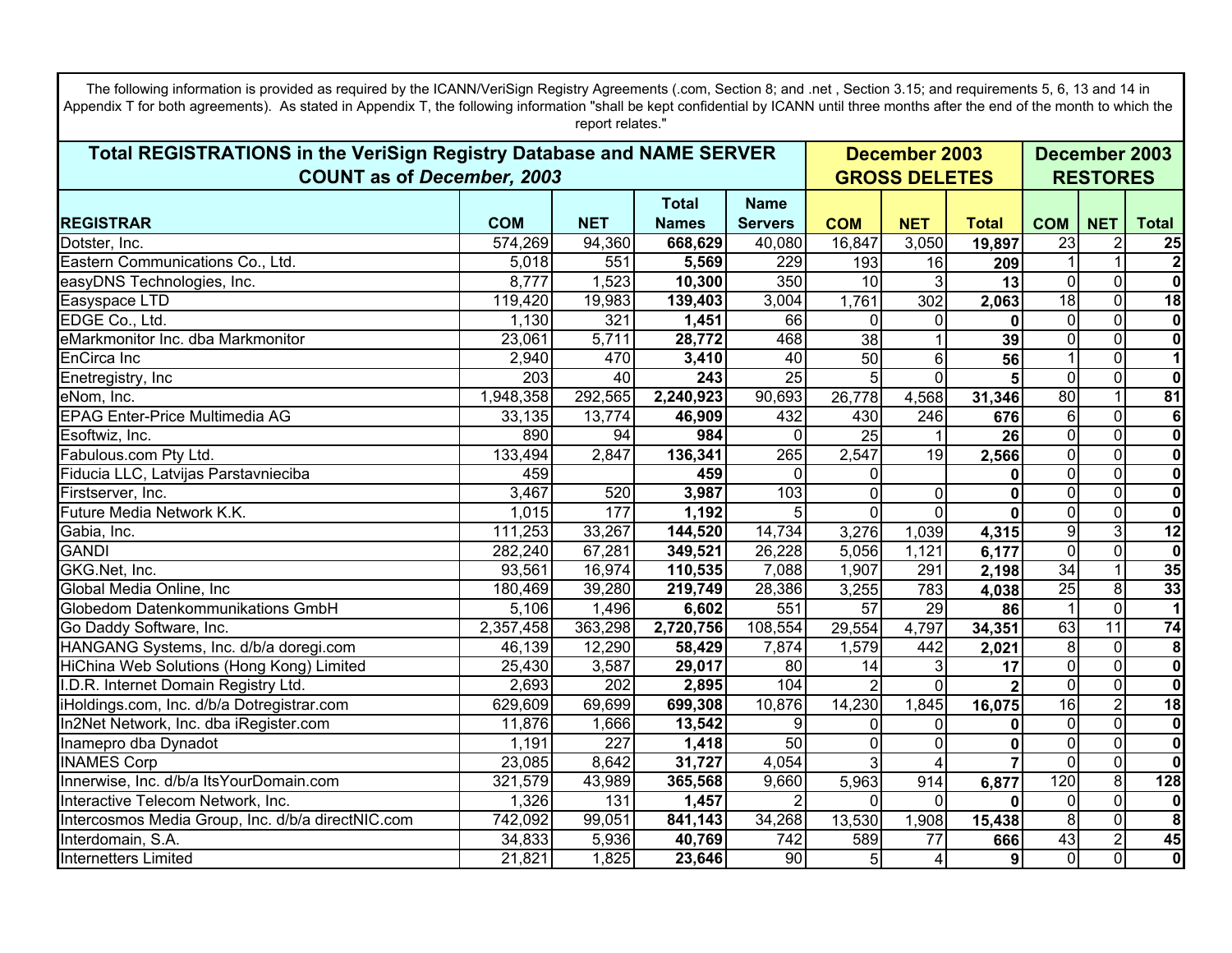| report relates."<br>Total REGISTRATIONS in the VeriSign Registry Database and NAME SERVER<br>December 2003<br>December 2003<br><b>COUNT as of December, 2003</b><br><b>GROSS DELETES</b><br><b>RESTORES</b><br><b>Total</b><br><b>Name</b><br><b>COM</b><br><b>REGISTRAR</b><br><b>NET</b><br><b>Names</b><br><b>COM</b><br><b>NET</b><br><b>Total</b><br><b>COM</b><br><b>NET</b><br><b>Total</b><br><b>Servers</b><br>Key-Systems GmbH<br>86,959<br>28,205<br>115,164<br>3,436<br>3<br>$\mathbf 0$<br>896<br>245<br>3<br>1,141<br>Korea Information Certificate Authority 2<br>$\Omega$<br>$\mathbf 0$<br>$\mathbf 0$<br>1,080<br>107<br>35<br>1,187<br>6<br>39<br>4<br>357<br>$\overline{374}$<br>$\mathbf 0$<br>Korea Information Certificate Authority Inc dba DomainCA<br>9,031<br>1,581<br>10,612<br>92<br>466<br>$\overline{8}$<br>252,570<br>4,722<br>67<br>Melbourne IT, Ltd. d/b/a Internet Names Worldwide<br>1,519,311<br>1,771,881<br>50,844<br>25,980<br>30,702<br>$\mathbf{0}$<br>Mobilcom City Line GmbH d/b/a freenet Datenkommunikat<br>16<br>$\mathbf 0$<br>268<br>156<br>424<br>$\mathbf 0$<br>$\Omega$<br>$\Omega$<br>1,586<br>94<br>3<br>$\mathbf 0$<br>150,800<br>566<br>1,680<br>Moniker Online Services, Inc.<br>13,468<br>164,268<br>139<br>20<br>$\overline{0}$<br>$\mathbf 0$<br>$\mathbf 0$<br>159<br>Name.com LLC<br>414<br>66<br>480<br>$\Omega$<br>$\mathbf 0$<br>Name2Host, Inc. dba name2host.com<br>2,652<br>$\mathbf 0$<br>$\mathbf 0$<br>449<br>3,101<br>11<br>$\Omega$<br><b>NAMEBAY</b><br>2,271<br>$\overline{0}$<br>$\overline{1}$<br>48,548<br>8,970<br>57,518<br>133<br>688<br>821<br>$\overline{\mathbf{0}}$<br>$\mathbf 0$<br>NameEngine, Inc.<br>39<br>28<br>67<br>$\mathbf{0}$<br>0<br>132<br>$\overline{0}$<br>1,160<br>1,292<br>2<br>$\mathbf 0$<br>$\overline{0}$<br>NameKing.com, Inc.<br>24<br>24<br>71<br>18<br>$\overline{1}$<br>6,184<br>1,951<br>$\overline{312}$<br>40,464<br>46,648<br>383<br>NameScout Corp<br>$\overline{17}$<br>17<br>$\overline{0}$<br>162,232<br>6,135<br>4,129<br>$\overline{741}$<br>NamesDirect.Com, Inc.<br>137,061<br>25,171<br>4,870<br>$\overline{0}$<br>NameSecure.com<br>117,755<br>18,754<br>1,808<br>1,473<br>136,509<br>296<br>1,769<br>$\mathbf 0$<br>$\overline{0}$<br>Nameview, Inc.<br>346<br>38<br>384<br>$\Omega$<br>$\Omega$<br>$\mathbf{0}$<br>0<br>$\overline{\mathbf{0}}$<br><b>NeoNIC OY</b><br>228<br>228<br>0<br>$\Omega$<br>0<br>$\Omega$<br>$\bf{0}$<br>$\overline{\mathbf{3}}$<br>Netbenefit PLC aka NetNames<br>$\mathbf 0$<br>44,867<br>11,262<br>56,129<br>341<br>3<br>61<br>15<br>76<br>$\overline{0}$<br>$\overline{55}$<br>$\mathbf 0$<br>4,875<br>691<br>5,566<br>156<br>8<br>63<br>Neteka, Inc. dba namesbeyond.com<br>$\overline{2}$<br>$\overline{21}$<br>13,193<br>4,839<br>365<br>46,537<br>59,730<br>1,065<br>Netpia.com, Inc.<br>1,430<br>97<br>Network Solutions, Inc.<br>1,214<br>894,866<br>6,647,040<br>383,061<br>1,117<br>5,752,174<br>114,376<br>18,893<br>133,269 |
|-----------------------------------------------------------------------------------------------------------------------------------------------------------------------------------------------------------------------------------------------------------------------------------------------------------------------------------------------------------------------------------------------------------------------------------------------------------------------------------------------------------------------------------------------------------------------------------------------------------------------------------------------------------------------------------------------------------------------------------------------------------------------------------------------------------------------------------------------------------------------------------------------------------------------------------------------------------------------------------------------------------------------------------------------------------------------------------------------------------------------------------------------------------------------------------------------------------------------------------------------------------------------------------------------------------------------------------------------------------------------------------------------------------------------------------------------------------------------------------------------------------------------------------------------------------------------------------------------------------------------------------------------------------------------------------------------------------------------------------------------------------------------------------------------------------------------------------------------------------------------------------------------------------------------------------------------------------------------------------------------------------------------------------------------------------------------------------------------------------------------------------------------------------------------------------------------------------------------------------------------------------------------------------------------------------------------------------------------------------------------------------------------------------------------------------------------------------------------------------------------------------------------------------------------------------------------------------------------------------------------------------------------------------------------------------------------------------------------------------------------------------------------------------------------------------------------------------------------------------------------------------------------------------------------------------------------------------------------------------------------------|
|                                                                                                                                                                                                                                                                                                                                                                                                                                                                                                                                                                                                                                                                                                                                                                                                                                                                                                                                                                                                                                                                                                                                                                                                                                                                                                                                                                                                                                                                                                                                                                                                                                                                                                                                                                                                                                                                                                                                                                                                                                                                                                                                                                                                                                                                                                                                                                                                                                                                                                                                                                                                                                                                                                                                                                                                                                                                                                                                                                                                     |
| 75<br> 0 <br>$\overline{\mathbf{3}}$<br>$\mathbf{0}$<br>$\mathbf{0}$<br>$\overline{\mathbf{0}}$<br>19<br>$\mathbf{1}$<br>$\mathbf{0}$<br>$\overline{\mathbf{o}}$<br>23                                                                                                                                                                                                                                                                                                                                                                                                                                                                                                                                                                                                                                                                                                                                                                                                                                                                                                                                                                                                                                                                                                                                                                                                                                                                                                                                                                                                                                                                                                                                                                                                                                                                                                                                                                                                                                                                                                                                                                                                                                                                                                                                                                                                                                                                                                                                                                                                                                                                                                                                                                                                                                                                                                                                                                                                                              |
|                                                                                                                                                                                                                                                                                                                                                                                                                                                                                                                                                                                                                                                                                                                                                                                                                                                                                                                                                                                                                                                                                                                                                                                                                                                                                                                                                                                                                                                                                                                                                                                                                                                                                                                                                                                                                                                                                                                                                                                                                                                                                                                                                                                                                                                                                                                                                                                                                                                                                                                                                                                                                                                                                                                                                                                                                                                                                                                                                                                                     |
|                                                                                                                                                                                                                                                                                                                                                                                                                                                                                                                                                                                                                                                                                                                                                                                                                                                                                                                                                                                                                                                                                                                                                                                                                                                                                                                                                                                                                                                                                                                                                                                                                                                                                                                                                                                                                                                                                                                                                                                                                                                                                                                                                                                                                                                                                                                                                                                                                                                                                                                                                                                                                                                                                                                                                                                                                                                                                                                                                                                                     |
|                                                                                                                                                                                                                                                                                                                                                                                                                                                                                                                                                                                                                                                                                                                                                                                                                                                                                                                                                                                                                                                                                                                                                                                                                                                                                                                                                                                                                                                                                                                                                                                                                                                                                                                                                                                                                                                                                                                                                                                                                                                                                                                                                                                                                                                                                                                                                                                                                                                                                                                                                                                                                                                                                                                                                                                                                                                                                                                                                                                                     |
|                                                                                                                                                                                                                                                                                                                                                                                                                                                                                                                                                                                                                                                                                                                                                                                                                                                                                                                                                                                                                                                                                                                                                                                                                                                                                                                                                                                                                                                                                                                                                                                                                                                                                                                                                                                                                                                                                                                                                                                                                                                                                                                                                                                                                                                                                                                                                                                                                                                                                                                                                                                                                                                                                                                                                                                                                                                                                                                                                                                                     |
|                                                                                                                                                                                                                                                                                                                                                                                                                                                                                                                                                                                                                                                                                                                                                                                                                                                                                                                                                                                                                                                                                                                                                                                                                                                                                                                                                                                                                                                                                                                                                                                                                                                                                                                                                                                                                                                                                                                                                                                                                                                                                                                                                                                                                                                                                                                                                                                                                                                                                                                                                                                                                                                                                                                                                                                                                                                                                                                                                                                                     |
|                                                                                                                                                                                                                                                                                                                                                                                                                                                                                                                                                                                                                                                                                                                                                                                                                                                                                                                                                                                                                                                                                                                                                                                                                                                                                                                                                                                                                                                                                                                                                                                                                                                                                                                                                                                                                                                                                                                                                                                                                                                                                                                                                                                                                                                                                                                                                                                                                                                                                                                                                                                                                                                                                                                                                                                                                                                                                                                                                                                                     |
|                                                                                                                                                                                                                                                                                                                                                                                                                                                                                                                                                                                                                                                                                                                                                                                                                                                                                                                                                                                                                                                                                                                                                                                                                                                                                                                                                                                                                                                                                                                                                                                                                                                                                                                                                                                                                                                                                                                                                                                                                                                                                                                                                                                                                                                                                                                                                                                                                                                                                                                                                                                                                                                                                                                                                                                                                                                                                                                                                                                                     |
|                                                                                                                                                                                                                                                                                                                                                                                                                                                                                                                                                                                                                                                                                                                                                                                                                                                                                                                                                                                                                                                                                                                                                                                                                                                                                                                                                                                                                                                                                                                                                                                                                                                                                                                                                                                                                                                                                                                                                                                                                                                                                                                                                                                                                                                                                                                                                                                                                                                                                                                                                                                                                                                                                                                                                                                                                                                                                                                                                                                                     |
|                                                                                                                                                                                                                                                                                                                                                                                                                                                                                                                                                                                                                                                                                                                                                                                                                                                                                                                                                                                                                                                                                                                                                                                                                                                                                                                                                                                                                                                                                                                                                                                                                                                                                                                                                                                                                                                                                                                                                                                                                                                                                                                                                                                                                                                                                                                                                                                                                                                                                                                                                                                                                                                                                                                                                                                                                                                                                                                                                                                                     |
|                                                                                                                                                                                                                                                                                                                                                                                                                                                                                                                                                                                                                                                                                                                                                                                                                                                                                                                                                                                                                                                                                                                                                                                                                                                                                                                                                                                                                                                                                                                                                                                                                                                                                                                                                                                                                                                                                                                                                                                                                                                                                                                                                                                                                                                                                                                                                                                                                                                                                                                                                                                                                                                                                                                                                                                                                                                                                                                                                                                                     |
|                                                                                                                                                                                                                                                                                                                                                                                                                                                                                                                                                                                                                                                                                                                                                                                                                                                                                                                                                                                                                                                                                                                                                                                                                                                                                                                                                                                                                                                                                                                                                                                                                                                                                                                                                                                                                                                                                                                                                                                                                                                                                                                                                                                                                                                                                                                                                                                                                                                                                                                                                                                                                                                                                                                                                                                                                                                                                                                                                                                                     |
|                                                                                                                                                                                                                                                                                                                                                                                                                                                                                                                                                                                                                                                                                                                                                                                                                                                                                                                                                                                                                                                                                                                                                                                                                                                                                                                                                                                                                                                                                                                                                                                                                                                                                                                                                                                                                                                                                                                                                                                                                                                                                                                                                                                                                                                                                                                                                                                                                                                                                                                                                                                                                                                                                                                                                                                                                                                                                                                                                                                                     |
|                                                                                                                                                                                                                                                                                                                                                                                                                                                                                                                                                                                                                                                                                                                                                                                                                                                                                                                                                                                                                                                                                                                                                                                                                                                                                                                                                                                                                                                                                                                                                                                                                                                                                                                                                                                                                                                                                                                                                                                                                                                                                                                                                                                                                                                                                                                                                                                                                                                                                                                                                                                                                                                                                                                                                                                                                                                                                                                                                                                                     |
|                                                                                                                                                                                                                                                                                                                                                                                                                                                                                                                                                                                                                                                                                                                                                                                                                                                                                                                                                                                                                                                                                                                                                                                                                                                                                                                                                                                                                                                                                                                                                                                                                                                                                                                                                                                                                                                                                                                                                                                                                                                                                                                                                                                                                                                                                                                                                                                                                                                                                                                                                                                                                                                                                                                                                                                                                                                                                                                                                                                                     |
|                                                                                                                                                                                                                                                                                                                                                                                                                                                                                                                                                                                                                                                                                                                                                                                                                                                                                                                                                                                                                                                                                                                                                                                                                                                                                                                                                                                                                                                                                                                                                                                                                                                                                                                                                                                                                                                                                                                                                                                                                                                                                                                                                                                                                                                                                                                                                                                                                                                                                                                                                                                                                                                                                                                                                                                                                                                                                                                                                                                                     |
|                                                                                                                                                                                                                                                                                                                                                                                                                                                                                                                                                                                                                                                                                                                                                                                                                                                                                                                                                                                                                                                                                                                                                                                                                                                                                                                                                                                                                                                                                                                                                                                                                                                                                                                                                                                                                                                                                                                                                                                                                                                                                                                                                                                                                                                                                                                                                                                                                                                                                                                                                                                                                                                                                                                                                                                                                                                                                                                                                                                                     |
|                                                                                                                                                                                                                                                                                                                                                                                                                                                                                                                                                                                                                                                                                                                                                                                                                                                                                                                                                                                                                                                                                                                                                                                                                                                                                                                                                                                                                                                                                                                                                                                                                                                                                                                                                                                                                                                                                                                                                                                                                                                                                                                                                                                                                                                                                                                                                                                                                                                                                                                                                                                                                                                                                                                                                                                                                                                                                                                                                                                                     |
|                                                                                                                                                                                                                                                                                                                                                                                                                                                                                                                                                                                                                                                                                                                                                                                                                                                                                                                                                                                                                                                                                                                                                                                                                                                                                                                                                                                                                                                                                                                                                                                                                                                                                                                                                                                                                                                                                                                                                                                                                                                                                                                                                                                                                                                                                                                                                                                                                                                                                                                                                                                                                                                                                                                                                                                                                                                                                                                                                                                                     |
|                                                                                                                                                                                                                                                                                                                                                                                                                                                                                                                                                                                                                                                                                                                                                                                                                                                                                                                                                                                                                                                                                                                                                                                                                                                                                                                                                                                                                                                                                                                                                                                                                                                                                                                                                                                                                                                                                                                                                                                                                                                                                                                                                                                                                                                                                                                                                                                                                                                                                                                                                                                                                                                                                                                                                                                                                                                                                                                                                                                                     |
|                                                                                                                                                                                                                                                                                                                                                                                                                                                                                                                                                                                                                                                                                                                                                                                                                                                                                                                                                                                                                                                                                                                                                                                                                                                                                                                                                                                                                                                                                                                                                                                                                                                                                                                                                                                                                                                                                                                                                                                                                                                                                                                                                                                                                                                                                                                                                                                                                                                                                                                                                                                                                                                                                                                                                                                                                                                                                                                                                                                                     |
|                                                                                                                                                                                                                                                                                                                                                                                                                                                                                                                                                                                                                                                                                                                                                                                                                                                                                                                                                                                                                                                                                                                                                                                                                                                                                                                                                                                                                                                                                                                                                                                                                                                                                                                                                                                                                                                                                                                                                                                                                                                                                                                                                                                                                                                                                                                                                                                                                                                                                                                                                                                                                                                                                                                                                                                                                                                                                                                                                                                                     |
|                                                                                                                                                                                                                                                                                                                                                                                                                                                                                                                                                                                                                                                                                                                                                                                                                                                                                                                                                                                                                                                                                                                                                                                                                                                                                                                                                                                                                                                                                                                                                                                                                                                                                                                                                                                                                                                                                                                                                                                                                                                                                                                                                                                                                                                                                                                                                                                                                                                                                                                                                                                                                                                                                                                                                                                                                                                                                                                                                                                                     |
| Nominalia Internet S.L.<br>$\mathbf 0$<br>$\mathbf{0}$<br>18,220<br>3,066<br>21,286<br>547<br>23<br>3<br>$\pmb{0}$<br>26                                                                                                                                                                                                                                                                                                                                                                                                                                                                                                                                                                                                                                                                                                                                                                                                                                                                                                                                                                                                                                                                                                                                                                                                                                                                                                                                                                                                                                                                                                                                                                                                                                                                                                                                                                                                                                                                                                                                                                                                                                                                                                                                                                                                                                                                                                                                                                                                                                                                                                                                                                                                                                                                                                                                                                                                                                                                            |
| $\mathbf{1}$<br><b>NORDNET</b><br>79,281<br>5,642<br>275<br>749<br>$\mathbf 0$<br>84,923<br>34<br>783                                                                                                                                                                                                                                                                                                                                                                                                                                                                                                                                                                                                                                                                                                                                                                                                                                                                                                                                                                                                                                                                                                                                                                                                                                                                                                                                                                                                                                                                                                                                                                                                                                                                                                                                                                                                                                                                                                                                                                                                                                                                                                                                                                                                                                                                                                                                                                                                                                                                                                                                                                                                                                                                                                                                                                                                                                                                                               |
| Omnis Network, LLC<br>$\mathbf 0$<br>22,439<br>3,278<br>25,717<br>1,296<br>333<br>377<br>44                                                                                                                                                                                                                                                                                                                                                                                                                                                                                                                                                                                                                                                                                                                                                                                                                                                                                                                                                                                                                                                                                                                                                                                                                                                                                                                                                                                                                                                                                                                                                                                                                                                                                                                                                                                                                                                                                                                                                                                                                                                                                                                                                                                                                                                                                                                                                                                                                                                                                                                                                                                                                                                                                                                                                                                                                                                                                                         |
| $\overline{2}$<br>$\overline{27}$<br>OnlineNIC, Inc.<br>478,740<br>73,858<br>16,179<br>$\overline{25}$<br>552,598<br>11,218<br>1,826<br>13,044                                                                                                                                                                                                                                                                                                                                                                                                                                                                                                                                                                                                                                                                                                                                                                                                                                                                                                                                                                                                                                                                                                                                                                                                                                                                                                                                                                                                                                                                                                                                                                                                                                                                                                                                                                                                                                                                                                                                                                                                                                                                                                                                                                                                                                                                                                                                                                                                                                                                                                                                                                                                                                                                                                                                                                                                                                                      |
| $\overline{0}$<br>$\mathbf 0$<br>12,732<br>3,512<br><b>OVH</b><br>51,805<br>64,537<br>$\mathbf{0}$<br>$\mathbf{0}$                                                                                                                                                                                                                                                                                                                                                                                                                                                                                                                                                                                                                                                                                                                                                                                                                                                                                                                                                                                                                                                                                                                                                                                                                                                                                                                                                                                                                                                                                                                                                                                                                                                                                                                                                                                                                                                                                                                                                                                                                                                                                                                                                                                                                                                                                                                                                                                                                                                                                                                                                                                                                                                                                                                                                                                                                                                                                  |
| $\overline{1}$<br>$\overline{0}$<br>pairNIC<br>35,750<br>5,252<br>1,362<br>$\overline{318}$<br>$\overline{51}$<br>41,002<br>369                                                                                                                                                                                                                                                                                                                                                                                                                                                                                                                                                                                                                                                                                                                                                                                                                                                                                                                                                                                                                                                                                                                                                                                                                                                                                                                                                                                                                                                                                                                                                                                                                                                                                                                                                                                                                                                                                                                                                                                                                                                                                                                                                                                                                                                                                                                                                                                                                                                                                                                                                                                                                                                                                                                                                                                                                                                                     |
| Parava Networks Inc dba RegistrateYa.com nAAme.com<br>$\mathbf 0$<br>3<br>47,896<br>7,592<br>1,699<br>1,066<br>176<br>3<br>55,488<br>1,242                                                                                                                                                                                                                                                                                                                                                                                                                                                                                                                                                                                                                                                                                                                                                                                                                                                                                                                                                                                                                                                                                                                                                                                                                                                                                                                                                                                                                                                                                                                                                                                                                                                                                                                                                                                                                                                                                                                                                                                                                                                                                                                                                                                                                                                                                                                                                                                                                                                                                                                                                                                                                                                                                                                                                                                                                                                          |
| $\overline{0}$<br>$\overline{\mathbf{o}}$<br>2,146<br>335<br>8<br>$\overline{36}$<br>$\mathbf 0$<br>Polar Software Limited d/b/a signdomains.com<br>2,481<br>6<br>42                                                                                                                                                                                                                                                                                                                                                                                                                                                                                                                                                                                                                                                                                                                                                                                                                                                                                                                                                                                                                                                                                                                                                                                                                                                                                                                                                                                                                                                                                                                                                                                                                                                                                                                                                                                                                                                                                                                                                                                                                                                                                                                                                                                                                                                                                                                                                                                                                                                                                                                                                                                                                                                                                                                                                                                                                                |
| $\overline{3}$<br>11<br>14<br>Primus Telco Pty Ltd dba PrimusDomain/PlanetDomain<br>$\overline{43,743}$<br>7,977<br>51,720<br>3,726<br>856<br>177<br>1,033<br>235<br>$\mathbf 0$                                                                                                                                                                                                                                                                                                                                                                                                                                                                                                                                                                                                                                                                                                                                                                                                                                                                                                                                                                                                                                                                                                                                                                                                                                                                                                                                                                                                                                                                                                                                                                                                                                                                                                                                                                                                                                                                                                                                                                                                                                                                                                                                                                                                                                                                                                                                                                                                                                                                                                                                                                                                                                                                                                                                                                                                                    |
| $\pmb{0}$<br>26,678<br>4,793<br>PSI-Japan, Inc.<br>31,471<br>4,858<br>49<br>284<br>$\Omega$<br>$\overline{1}$<br>362<br>$\overline{0}$<br>68,246<br>24,308<br>1,094<br>164                                                                                                                                                                                                                                                                                                                                                                                                                                                                                                                                                                                                                                                                                                                                                                                                                                                                                                                                                                                                                                                                                                                                                                                                                                                                                                                                                                                                                                                                                                                                                                                                                                                                                                                                                                                                                                                                                                                                                                                                                                                                                                                                                                                                                                                                                                                                                                                                                                                                                                                                                                                                                                                                                                                                                                                                                          |
| PSI-USA, Inc.<br>92,554<br>526<br>$\overline{0}$<br>$\pmb{0}$<br>R&K GlobalBusinessServices, Inc. dba 000Domains.com<br>83,422<br>10,402<br>3,507<br>31<br>5<br>36<br>$\overline{0}$<br>93,824                                                                                                                                                                                                                                                                                                                                                                                                                                                                                                                                                                                                                                                                                                                                                                                                                                                                                                                                                                                                                                                                                                                                                                                                                                                                                                                                                                                                                                                                                                                                                                                                                                                                                                                                                                                                                                                                                                                                                                                                                                                                                                                                                                                                                                                                                                                                                                                                                                                                                                                                                                                                                                                                                                                                                                                                      |
| $\overline{0}$<br>$\overline{0}$<br>$\overline{\mathbf{0}}$<br>1,954<br>257<br>$\overline{25}$<br>$\overline{28}$<br>28<br>$\Omega$<br>R. Lee Chambers Company LLC<br>2,211                                                                                                                                                                                                                                                                                                                                                                                                                                                                                                                                                                                                                                                                                                                                                                                                                                                                                                                                                                                                                                                                                                                                                                                                                                                                                                                                                                                                                                                                                                                                                                                                                                                                                                                                                                                                                                                                                                                                                                                                                                                                                                                                                                                                                                                                                                                                                                                                                                                                                                                                                                                                                                                                                                                                                                                                                         |

The following information is provided as required by the ICANN/VeriSign Registry Agreements (.com, Section 8; and .net, Section 3.15; and requirements 5, 6, 13 and 14 in